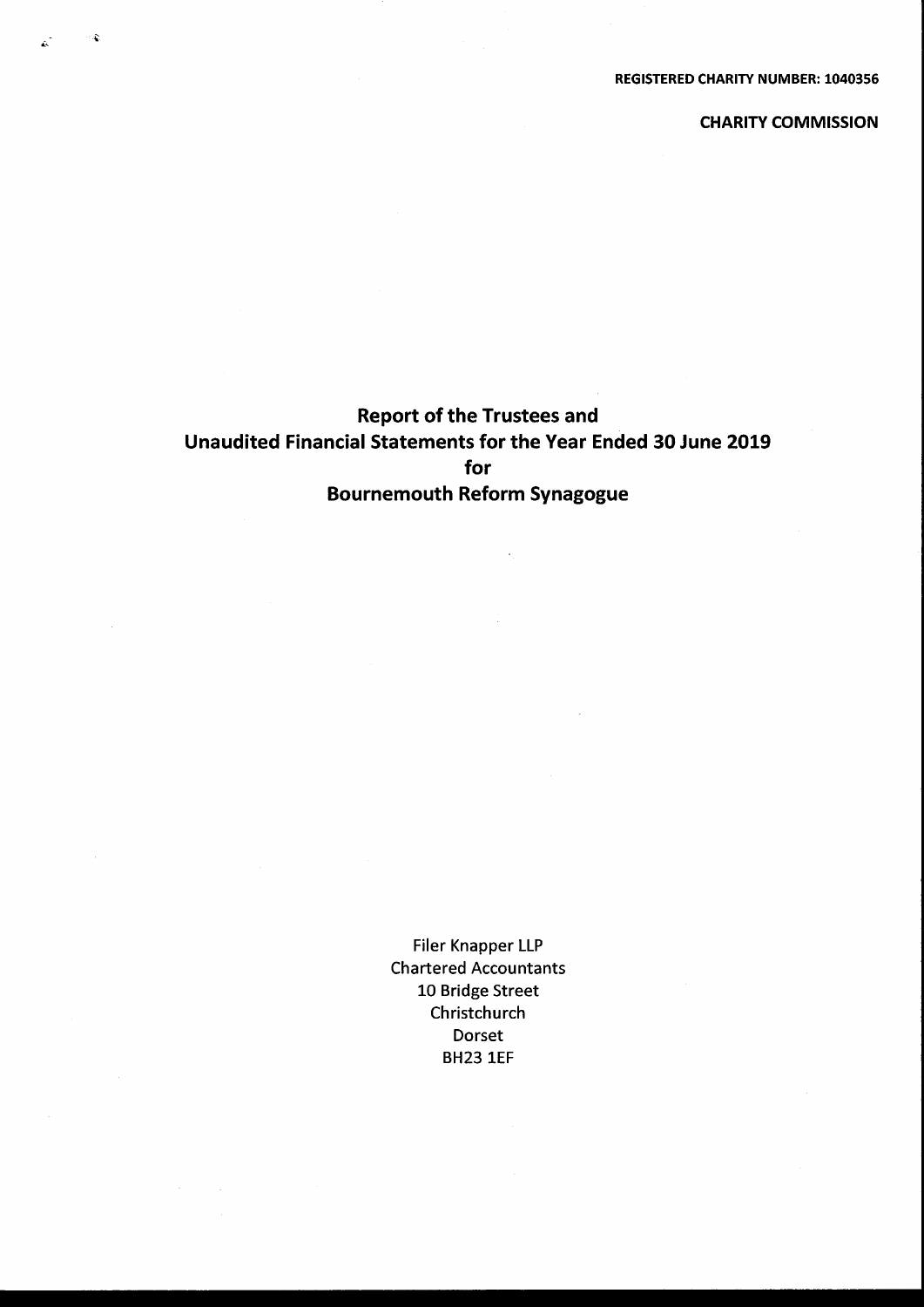$\bar{\mathbf{3}}$ 

 $\mathcal{L}_{\mathcal{A}}$ 

 $\tilde{\mathbf{r}}$ 

# Contents of the Financial Statements for the Year Ended 30 June 2019

 $\mathcal{L}$ 

|                                             | Page     |
|---------------------------------------------|----------|
| <b>Reference and Administrative Details</b> | 1        |
| Report of the Trustees                      | $2$ to 6 |
| Independent Examiner's Report               | 7        |
| <b>Statement of Financial Activities</b>    | 8        |
| <b>Statement of Financial Position</b>      | 9        |
| Notes to the Financial Statements           | 10 to 19 |

 $\sim$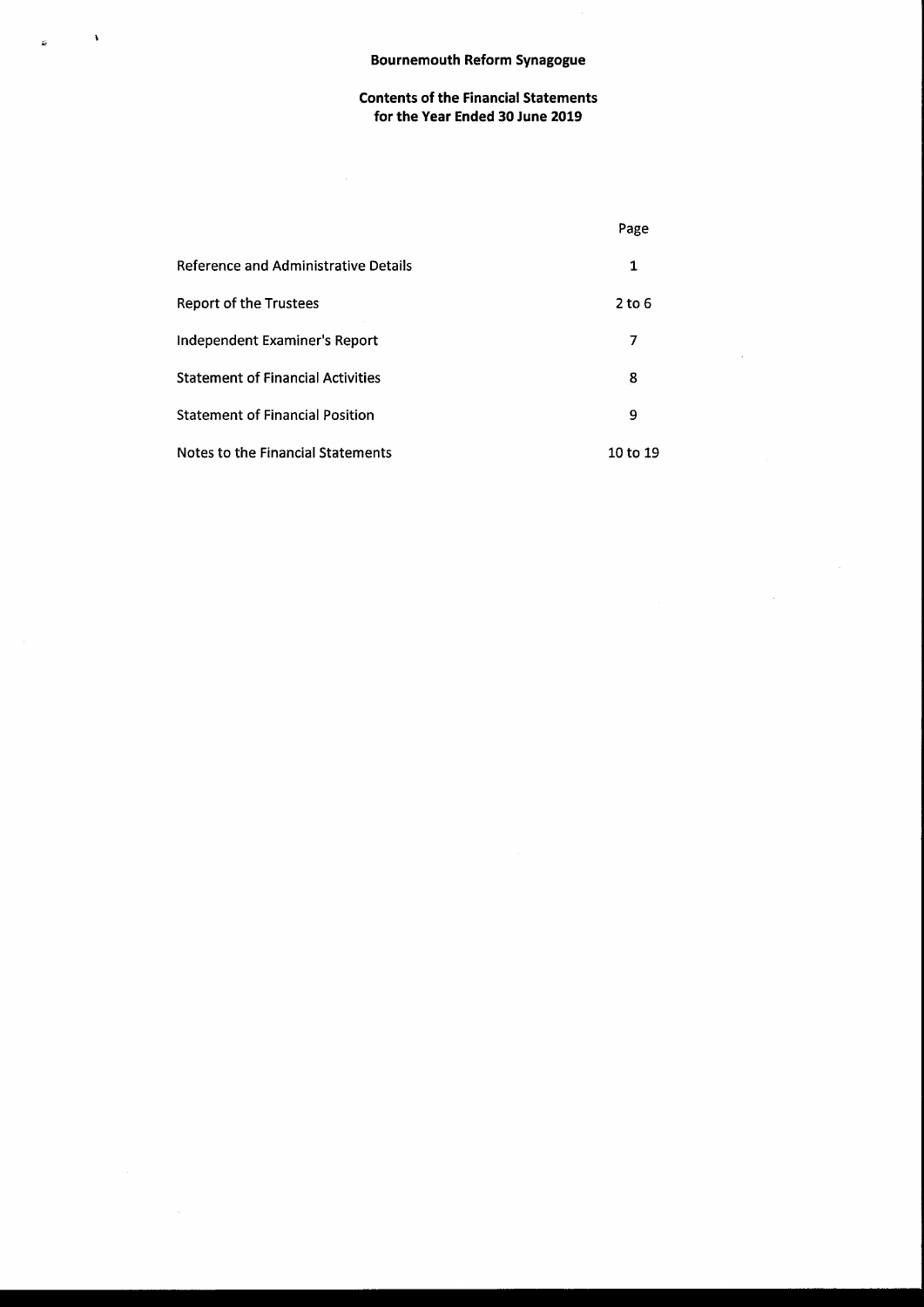#### Bournemouth Reform Synagogue

# Reference and Administrative Details for the Year Ended 30 June 2019

Trustees D Tendler (Resigned as Honorary Chair 14/04/19) S Sinkinson (appointed 25/11/18) B Needleman (Resigned as Honorary Vice Chair 25/11/18) 5 Elkins (Honorary Secretary) M Anderson (Honorary Tresurer) A Mozer J Marasari H Ingle-Finch R Jackson 5 Faust E Beyfus (Appointed Honorary Vice Chair 02/12/19) A Marsh (Appointed Honorary Chair 14/04/19) (appointed 25/11/18) 5 Warren (appointed 25/11/18) (resigned 10/02/19)

Principal address 53 Christchurch Road Bournemouth Dorset BH1 3PN

Registered charity number 1040356

Independent examiner Filer Knapper LLP

Chartered Accountants 10 Bridge Street Christchurch Dorset BH23 1EF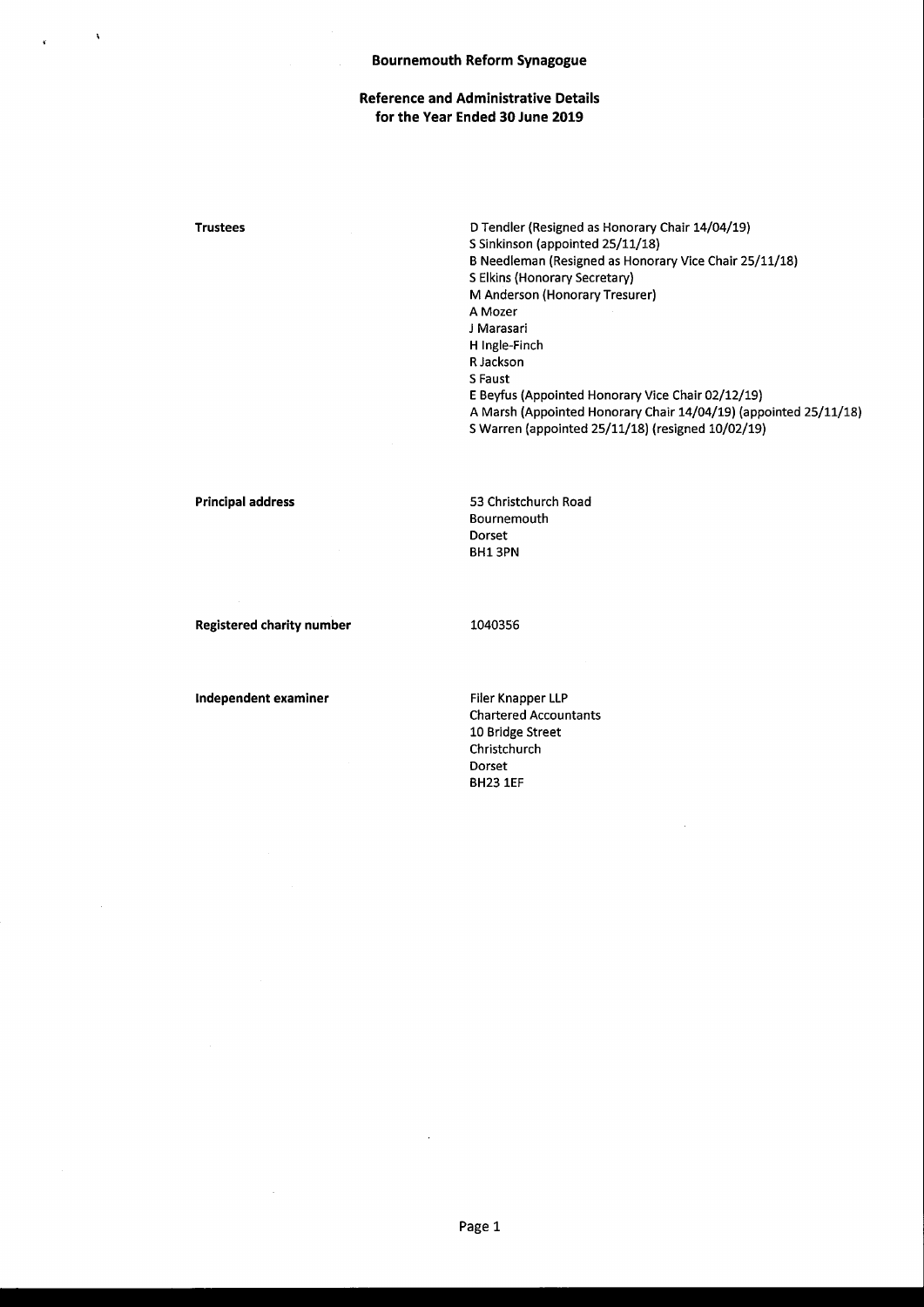# Report of the Trustees for the Year Ended 30 June 2019

The Trustees present their report with the financial statements of the charity for the year ended 30 June 2019. The Trustees have adopted the provisions of Accounting and Reporting by Charities: Statement of Recommended Practice applicable to charities preparing their financial statements in accordance with the Financial Reporting Standard applicable in the UK and Republic of Ireland (FRS 102) (effective 1January 2015).

Reference and administrative details are shown in the schedule of members of the board on page 1 of the financial statements.

#### Objectives and activities

#### Objectives and aims

The objects, which are also the aims, of the Synagogue are to advance the Jewish religion, particularly by providing and maintaining a Synagogue for the purpose of public worship and of advancing religious, educational and such charitable activities as the members of the Council, together with the Rabbi, may from time to time decide.

#### Significant activities

The activities currently carried out by the Synagogue can be broadly categorised into three types, pastoral, religious and communal. Religious activities include the provision of a place of worship, various religious activities, religious education and religious support. The approximate costs of the minister, education, funeral and associated costs are f45,449. Communal activities include various communal events organised throughout the period, along with the pastoral and welfare support of the members. Costs spent on these in the year are approximately £30,507. As a result of having a large proportion of elderly members, we have a community that has higher than average pastoral and welfare needs. The Rabbi, being the first point of contact for members, works to ensure our members are looked after by the community. There is a support group to assist with pastoral work. The Synagogue administration provides the required backup and information services. These services are utilised by the Rabbi Council and appropriate volunteers, as well as all members of the Synagogue. The approximate administrative and property costs are £84,170. The Council continues to promote our activities to the wider Jewish Community in Dorset and Hampshire with the hope of increasing our membership and raising awareness of Judaism. The website has been updated in order to attract many non-affiliated Jews to the Synagogue.

#### Public benefit

Our main objectives are the promotion, preservation and observation of Jewish tradition, and these are set to reflect our faith and community aims. Each year the Trustees review the objectives and activities to ensure they continue to reflect our aims. In carrying out this review, the Trustees have considered the Charity Commission's guidance on public benefit and, in particular, its supplementary public guidance on the advancement of religion for the public benefit.

The focus of our activities is the provision of a place of worship, religious activities and support, the provision of plots and burial rites in accordance with tradition and arranging communal events and activities. We welcome all persons who wish to follow the Jewish tradition, regardless of personal funds and their ability to meet our subscription fees.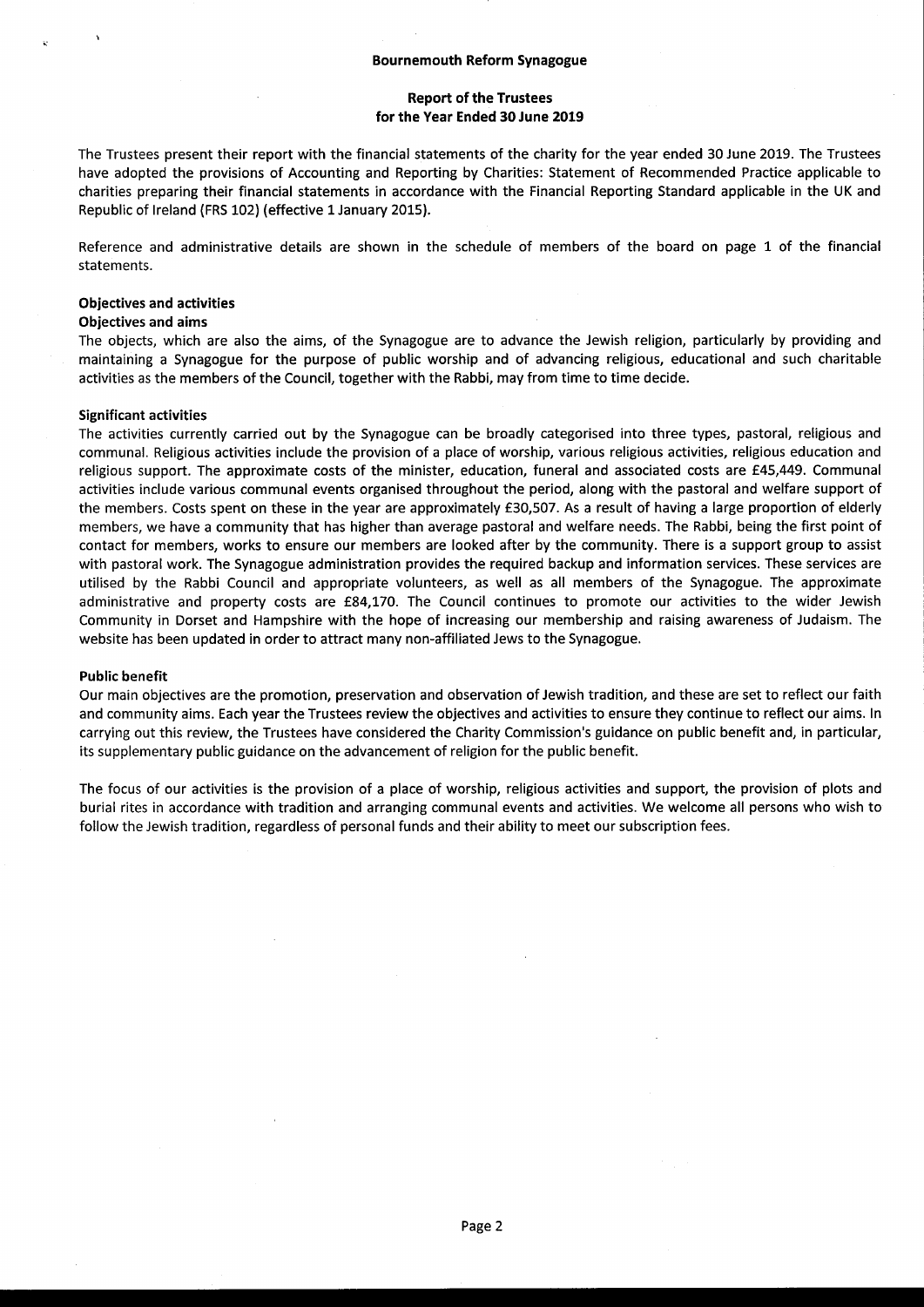# Report of the Trustees - continued for the Year Ended 30 June 2019

#### Achievement and performance Charitable activities

The monthly Chavarah Suppers continue, together with our sell out Passover Seder and other festival group parties. Thanks must be given for the voluntary help from the members in the organising of these events. Tea parties are held for our older members as well as a twice monthly coffee morning.

We have introduced B'nei Mitzvah online study for our Bar Mitzvah children where they can interact via Skype with the Rabbi to prepare for their special day.

Regular study sessions for Beginners Hebrew and Introduction to Judaism along with Torah Studies are being held.

We continue to receive a growing number of requests for schools to visit us to further educate their pupils. We also send lay leaders and our Rabbi to visit schools to further promote Reform Judaism. The Rabbi and Chair continue to represent the Synagogue at many civic and outside events and the Rabbi has been appointed Chaplain to the newly appointed Mayor of Bournemouth.

Our Chair organised a Homeless Project together with Talbot Heath school and took part in a 'sleep out' to raise funds for the Homeless.

The interest and welfare of our members remain of paramount importance. The Rabbi's volunteers are supported by the administrative team and continue to provide essential support to individual members of the community as required. As always, in addition to the paid staff, the Synagogue relies heavily on the invaluable voluntary help from Council, Honorary Officers of the Synagogue and Synagogue members.

The Trustees are satisfied that all the achievements in the year are in line with the charity's aims and objectives.

# External affiliation

The Synagogue is affiliated to the Movement for Reform Judaism (MRJ), which gives guidance on our form of worship as well as assistance with other practical matters. The Movement advises but cannot force the Synagogue to follow a particular course if it does not wish to.

One of the benefits of membership of the Synagogue is the availability of the burial plan, and a proportion of members' subscriptions are specifically levied in this respect: these levies are paid on to the Jewish Joint Burial Society, which in most cases is then solely responsible for the provision of the burial services, the services being provided by the Synagogue.

The Synagogue is entitled to representation at the Board of Deputies, for which a per capita charge is levied on the number of members.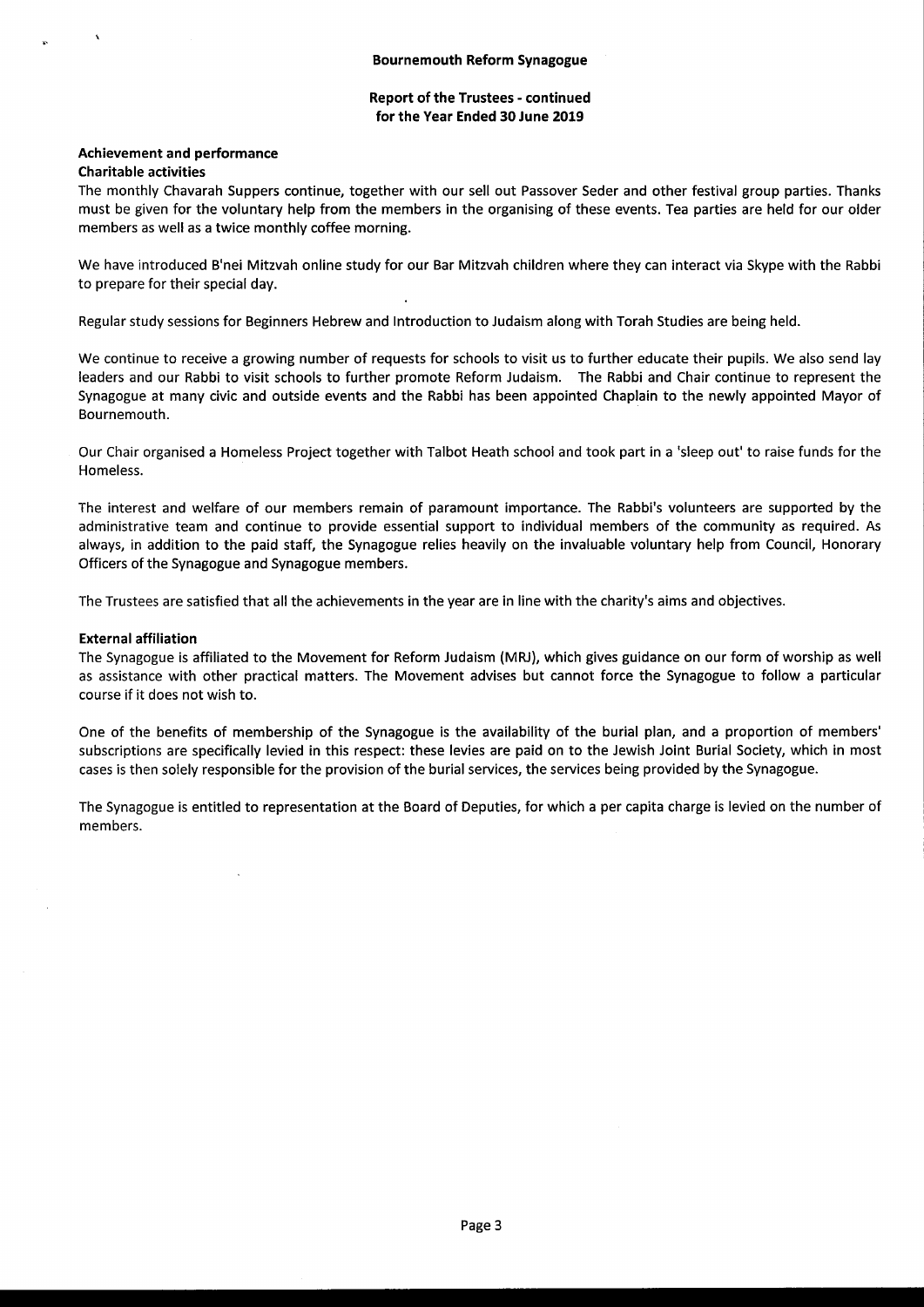# Report of the Trustees - continued for the Year Ended 30 June 2019

#### Financial review Financial position

Income of the Synagogue is primarily from subscriptions paid by members and gift aid reclaimed. It would be desirable for the normal running costs of the Synagogue to be met from subscription income, but the effect of the economic climate on our members' financial situation continues to preclude this.

Council are aware of the level of members who are unable to afford the membership fee, but has not called upon TET for assistance this year as it was agreed that BRS should attempt to manage independently. Although it was agreed that TET should reduce its support, TET support is still offered if necessary. The Synagogue is still reliant on donations and legacies. This year the Synagogue received the balance of a legacy left last year which was put into restricted funds to cover essential building works.

The Synagogue is the beneficiary of an endowment trust fund set up under the will of the late <sup>K</sup> <sup>R</sup> Townsend and known as the Townsend Endowment Trust (TET). Funds from this may be used to further the pastoral and educational work of the Synagogue. The Trustees of the TET meet at least quarterly to review the fund and consider the financial performance of the investments and applications for grants. The TET fund will cover any welfare, adult education or pastoral expenditure if required.

The Townsend Endowment Trust (TET) is registered as a linked charity to Bournemouth Reform Synagogue (BRS).The financial statements of BRS therefore include the transactions of TET (under endowment funds) and the financial position and appropriate notes show the financial position of the BRS on its own and of the BRS and TET combined. The endowment fund was set up in 2002 on receipt of a legacy from the late <sup>K</sup> <sup>R</sup> Townsend. The capital and the income of the fund are able to be used for the general charitable purposes of the Synagogue in respect of its pastoral and educational work.

It is the Synagogue's policy that where a member is unable to afford the full membership fee, the Treasurer liaises with the member. <sup>A</sup> confidential discussion takes place and a mutually acceptable arrangement arrived at whenever possible. It is not the policy to remove membership rights where there is an inability to pay. Such arrangements are at the sole discretion of the Treasurer and confidentiality is maintained.

It is the Synagogue's investment policy to keep its general reserves on a low risk basis at the best interest rates it can reasonably achieve. In respect of the Townsend Endowment, the Trustees have invested funds, following advice from the Investment Advisor, to provide a reasonable income with some capital growth. A review of the investments is undertaken periodically. During the year the investment was transferred to new investment advisors as more confidence was held by the Trustees with the advisors.

As can be seen in the financial statements, BRS has made a E9,495 deficit in the year. This is as a result of membership income not covering total expenses in the year. Such a large surplus was made last year due to a substantial legacy donation. There are still sufficient funds to operate and continue to meet the charitable objective.

The ageing demographic of BRS will mean that membership subscription income will inevitably decline over the coming years and Council continues to look at ways of bringing new members into our Synagogue.

The Synagogue does not have a specific grant making policy, but small donations are made to various organisations that the Trustees consider appropriate.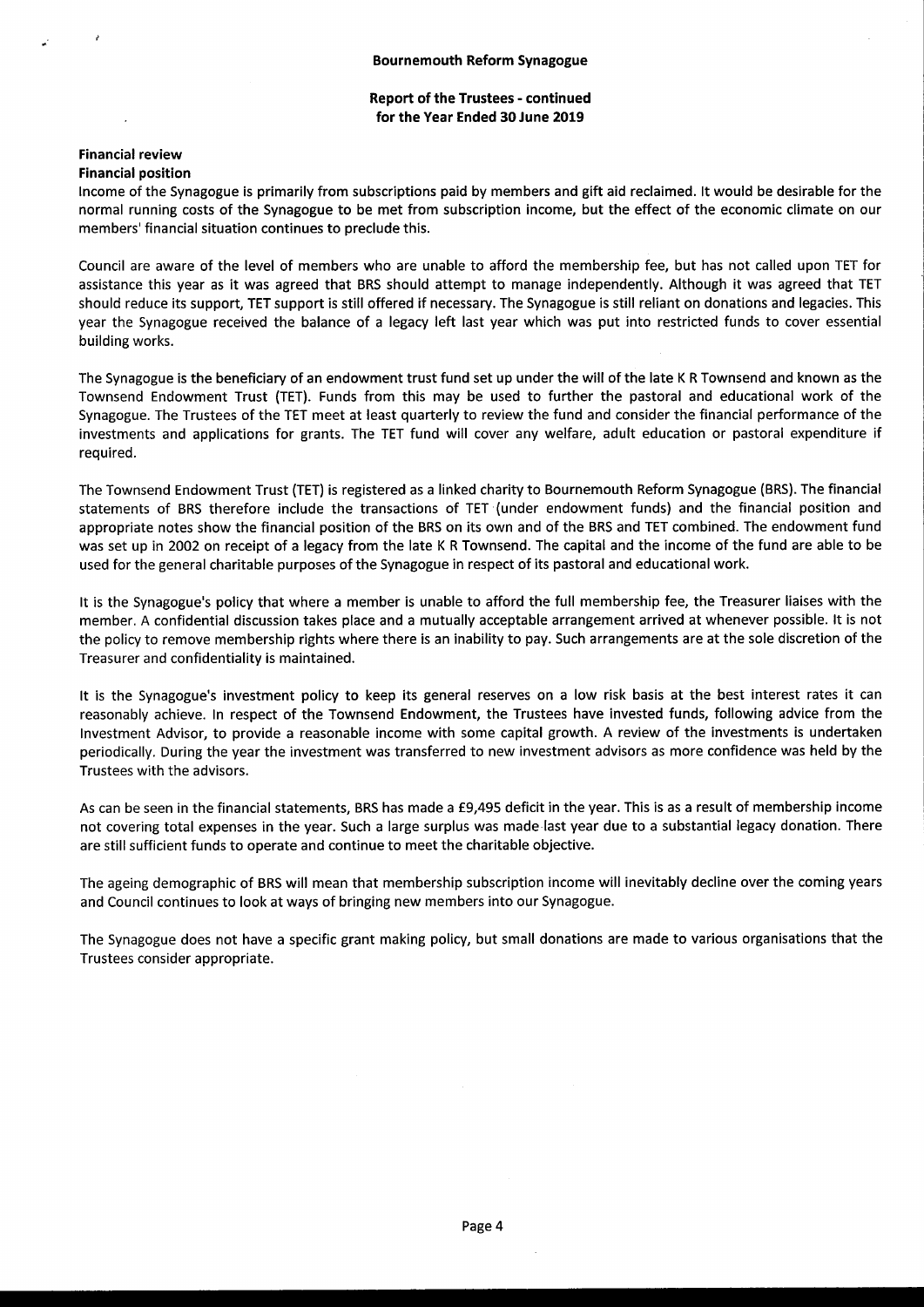#### Bournemouth Reform Synagogue

# Report of the Trustees - continued for the Year Ended 30 June 2019

#### Financial review

#### Going concern and Reserves

The total combined reserves at the year end were E460,299 of which E223,199 were endowment funds held by Townsend Investment Trust (TET) and f40,659 were restricted reserves.

At the year end the level of free reserves is in a deficit of f23,874 which represents unrestricted funds excluding fixed assets. Including the TET reserves, free reserves is in a deficit of f14,039, although this includes the endowment funds which have certain criteria attached. The Council are continuing to review income and expenditure, implementing measures to return free reserves to an acceptable level whilst maintaining the high standard of service to the members and building.

The Trustees are aware of the debt to the MRJ for annual assessment fees which the Synagogue has not been in a position to fully clear (£61,138 at the year end). Acceptable arrangements for the clearing of the debt over a period of time have been negotiated with the MRJ and are in place. Current liabilities to the MRJ are being met whilst the debt is being paid off. The Trustees are also working on a strict programme of cost-cutting to ensure the annual income once again exceeds annual outgoings.

As such, and on the basis of the continued support of TET and MRJ, the Trustees consider it appropriate to prepare the financial statements on the going concern basis.

#### Future plans

The plans for the forthcoming year are to continue to promote, preserve and observe the Jewish religion, provide communal and pastoral services and increase membership where possible and hold fundraising events for both the Synagogue and the wider Jewish community. The Synagogue will continue to identify and encourage new members to join BRS, and find other ways of raising funds from events held during the year.

#### Structure, governance and management

#### Governing document

The charity is controlled by its governing document, a deed of trust, and constitutes an unincorporated charity.

#### Organisational structure

The Synagogue is governed by its Constitution dated June 1947, last amended on 10 September 2017, and the Synagogue operates in accordance with the guidelines set out in this document. Monthly Council meetings are held at which matters are discussed and decisions made, providing there is a quorum of five Council members present. Additional Council meetings are held as required.

The Trustees of the Synagogue are Council Members, who are elected by the general membership in open meeting. The Council members are elected for a one year term after which time they may stand for re-election. Additional Trustees may be appointed by the Council. Deborah Tendler had to step down as chair during the year due to ill health and Anita marsh was appointed chair for the remainder of the year. There are two permanent Trustees who hold the title of the Synagogue's property. New Trustees are trained on an individual basis by current, sitting Trustees.

All significant operational decisions are made by Council, taking appropriate external advice where necessary. The Constitution requires certain key decisions to be approved by the membership in open meeting, and these include the appointment and termination of rabbinic contracts, salary review and the purchase or sale of freehold property.

#### Risk management

The major risk to the Synagogue is if membership income does not cover its expenses. For this reason, the Council continues to keep a careful control on expenditure. We endeavour to set subscriptions at a realistic level sufficient to meet routine expenditure, and donations, whilst not guaranteed, are an essential part of Synagogue income. When setting membership subscription levels, the Council also bear in mind that many members are on low fixed incomes. The Council have examined the major operational risks which could be faced by the charity. They continue to monitor, on a regular basis, and this will be an on-going aspect of the Council's management of the Synagogue.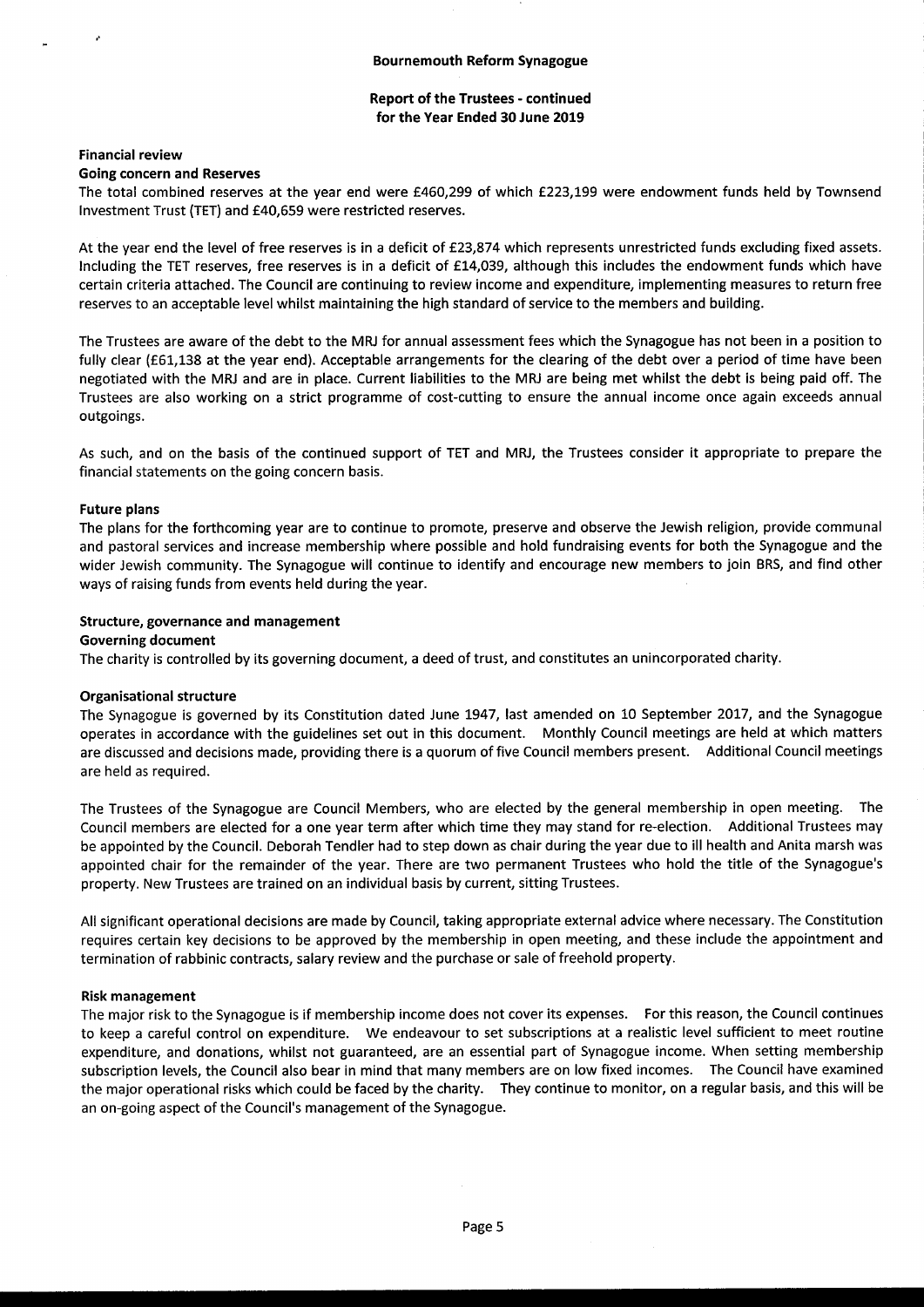# Report of the Trustees - continued for the Year Ended 30 June 2019

#### Statement of Trustees' responsibilities

The Trustees are responsible for preparing the Trustees' Annual Report and the financial statements in accordance with applicable law and United Kingdom Accounting Standards (United Kingdom Generally Accepted Accounting Practice).

The law applicable to charities in England and Wales requires the Trustees to prepare financial statements for each financial year which give a true and fair view of the state of affairs of the charity and of the incoming resources and application of resources of the charity for that period. In preparing these financial statements, the Trustees are required to:

- select suitable accounting policies and then apply them consistently;
- observe the methods and principles in the Charities SORP 2015 (FRS 102);
- make judgements and estimates that are reasonable and prudent;
- state whether applicable accounting standards have been followed, subject to any material departures disclosed and explained in the financial statements;
- prepare the financial statements on the going concern basis unless it is inappropriate to presume that the charity will continue in operation.

The Trustees are responsible for keeping proper accounting records that disclose with reasonable accuracy at any time the financial position of the charity and enable them to ensure that the financial statements comply with the Charities Act 2011, the Charities (Accounts and Reports) Regulations 2008 and the provisions of the trust deed. They are also responsible for safeguarding the assets of the charity and hence for taking reasonable steps for the prevention and detection of fraud and other irregularities.

Approved by order of the Board of Trustees on ..........!... ... ..+.O.... .. and signed on its behalf by:

Anita Marsh

<sup>A</sup> Marsh - Trustee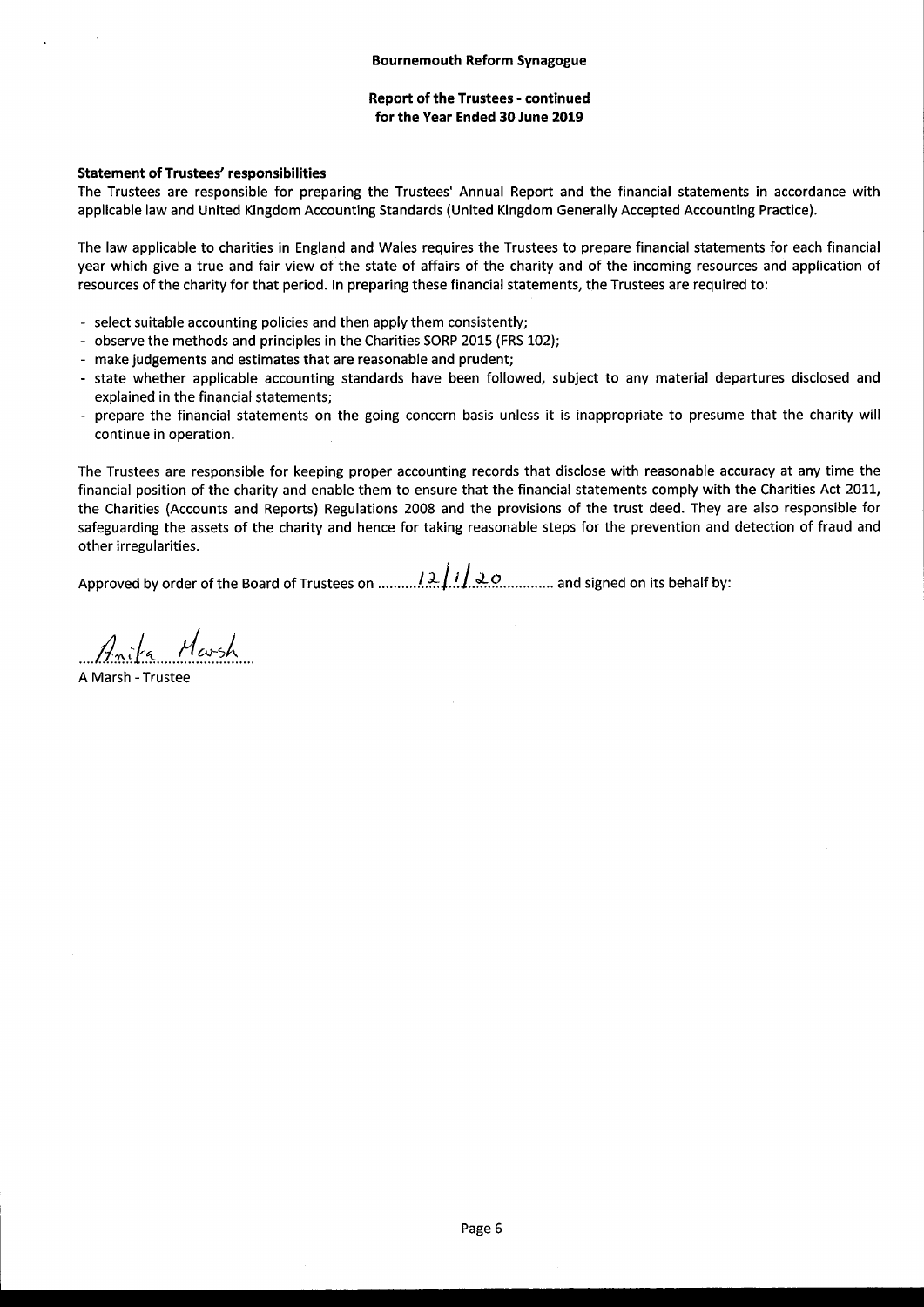# Independent Examiner's Report to the Trustees of Bournemouth Reform Synagogue

# Independent examiner's report to the Trustees of Bournemouth Reform Synagogue

<sup>I</sup> report to the charity Trustees on my examination of the financial statements of the Bournemouth Reform Synagogue (the Trust) for the year ended 30 June 2019.

#### Responsibilities and basis of report

As the charity Trustees of the Trust you are responsible for the preparation of the financial statements in accordance with the requirements of the Charities Act 2011 ('the Act').

<sup>I</sup> report in respect of my examination of the Trust's financial statements carried out under section 145 of the Act and in carrying out my examination <sup>I</sup> have followed all applicable Directions given by the Charity Commission under section 145(5)(b) of the Act.

#### Independent examiner's statement

<sup>I</sup> have completed my examination. <sup>I</sup> confirm that no material matters have come to my attention in connection with the examination giving me cause to believe that in any material respect:

- 1. accounting records were not kept in respect of the Trust as required by section 130 of the Act; or
- 2. the financial statements do not accord with those records; or
- 3. the financial statements do not comply with the applicable requirements concerning the form and content of financial statements set out in the Charities (Accounts and Reports) Regulations 2008 other than any requirement that the financial statements give a true and fair view which is not a matter considered as part of an independent examination.

<sup>I</sup> have no concerns and have come across no other matters in connection with the examination to which attention should be drawn in this report in order to enable a proper understanding of the financial statements to be reached.

Lucy Filer FCA ICAEW Filer Knapper LLP Chartered Accountants 10 Bridge Street Christchurch Dorset BH23 1EF

Date: 21 February 2020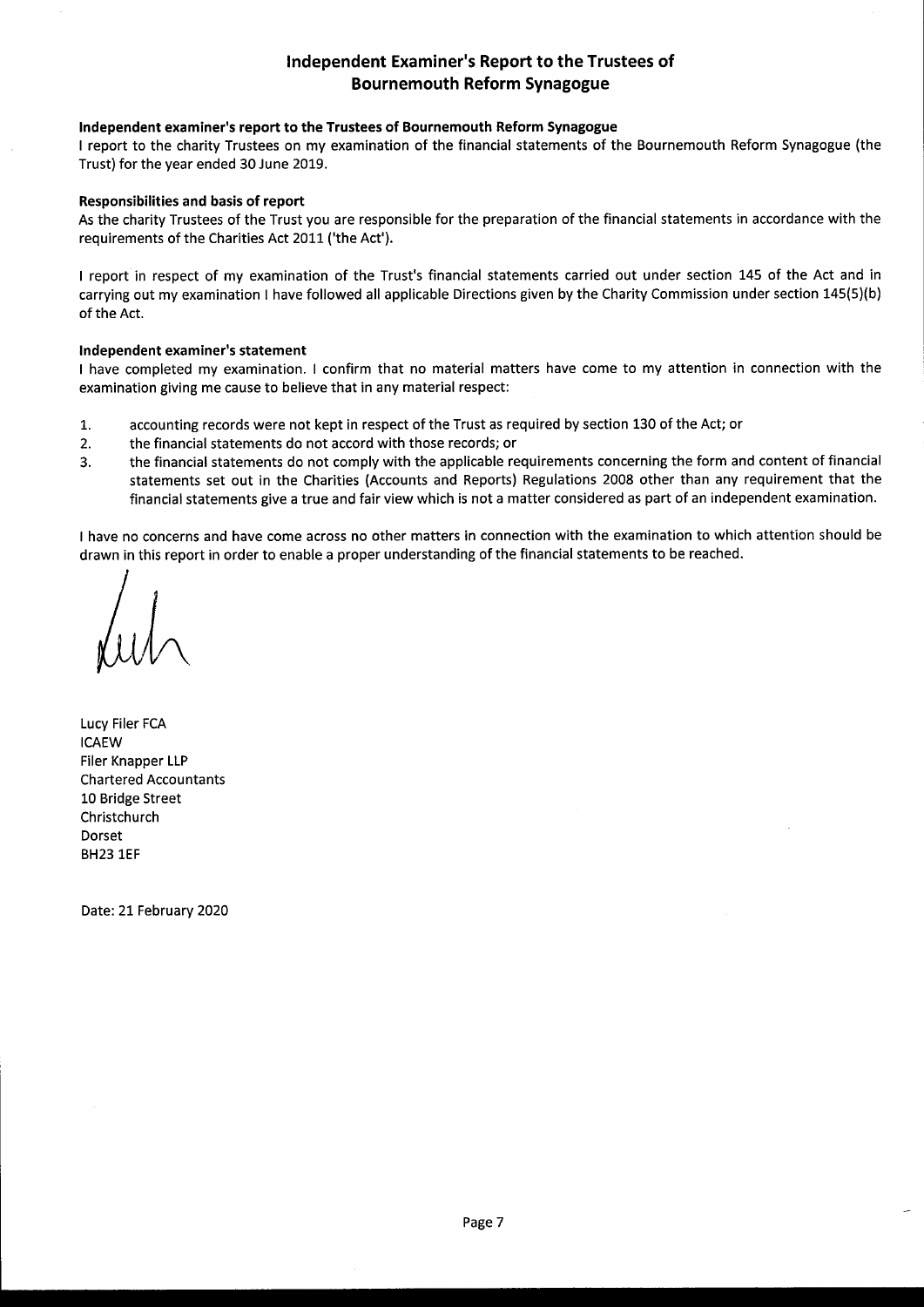$\pmb{\cdot}$ 

÷.

 $\ddot{\phantom{a}}$ 

# Statement of Financial Activities for the Year Ended 30 June 2019

|                                        |              |                     |                   |                  | 2019               | 2018               |
|----------------------------------------|--------------|---------------------|-------------------|------------------|--------------------|--------------------|
|                                        |              |                     |                   | <b>Townsend</b>  |                    |                    |
|                                        |              |                     |                   | <b>Endowment</b> |                    |                    |
|                                        |              | <b>Unrestricted</b> | <b>Restricted</b> | fund             |                    |                    |
|                                        |              | fund                | funds             |                  |                    |                    |
|                                        |              |                     |                   |                  | <b>Total funds</b> | <b>Total funds</b> |
|                                        | <b>Notes</b> | £                   | £                 | £                | £                  | £                  |
| Income and endowments from             |              |                     |                   |                  |                    |                    |
| Donations and legacies                 | $\mathbf 3$  | 113,104             | 8,710             |                  | 121,814            | 168,424            |
| <b>Charitable activities</b>           | 5            |                     |                   |                  |                    |                    |
| Jewish Joint Burial Society levy       |              |                     | 16,399            |                  | 16,399             | 16,353             |
| Funerals invoiced in the year          |              | 18,771              | 2,250             |                  | 21,021             | 64,226             |
| Hakol magazine income                  |              | 250                 |                   |                  | 250                | 500                |
|                                        |              |                     |                   |                  |                    |                    |
| Sundry income                          |              | 4,385               |                   |                  | 4,385              | 206                |
| Investment income                      | 4            | 44                  |                   | 118              | 162                | 401                |
| <b>Total</b>                           |              | 136,554             | 27,359            | 118              | 164,031            | 250,110            |
| <b>Expenditure on</b>                  |              |                     |                   |                  |                    |                    |
| Raising funds                          | 6            |                     |                   | 2,402            | 2,402              | 4,797              |
| <b>Charitable activities</b>           | 7            |                     |                   |                  |                    |                    |
| Minister and associated costs          |              | 27,448              |                   |                  | 27,448             | 28,296             |
| <b>Education and association costs</b> |              | 1,100               |                   |                  | 1,100              | 4,030              |
|                                        |              |                     |                   |                  |                    |                    |
| Property and caretaker costs           |              | 33,271              | 4,454             |                  | 37,725             | 33,135             |
| Administration                         |              | 45,917              |                   | 466              | 46,383             | 49,663             |
| <b>MRJ Assessment</b>                  |              | 13,250              |                   |                  | 13,250             | 12,419             |
| Jewish Joint Burial Society levy       |              |                     | 16,399            |                  | 16,399             | 16,353             |
| <b>Funeral costs</b>                   |              | 13,808              | 3,093             |                  | 16,901             | 43,237             |
| Grants and donations                   |              | 126                 | 316               |                  | 442                | 459                |
| Communal events                        |              | 858                 |                   |                  | 858                | 1,225              |
| Governance costs                       |              | 6,779               |                   | 960              | 7,739              | 6,227              |
| <b>Total</b>                           |              | 142,557             | 24,262            | 3,828            | 170,647            | 199,841            |
| Net gains/(losses) on investments      |              |                     |                   | (2,879)          | (2,879)            | 1,145              |
| Net income/(expenditure)               |              | (6,003)             | 3,097             | (6,589)          | (9, 495)           | 51,414             |
| <b>Reconciliation of funds</b>         |              |                     |                   |                  |                    |                    |
| <b>Total funds brought forward</b>     |              | 202,444             | 37,562            | 229,788          | 469,794            | 418,380            |
| <b>Total funds carried forward</b>     |              | 196,441             | 40,659            | 223,199          | 460,299            | 469,794            |

The notes form part of these financial statements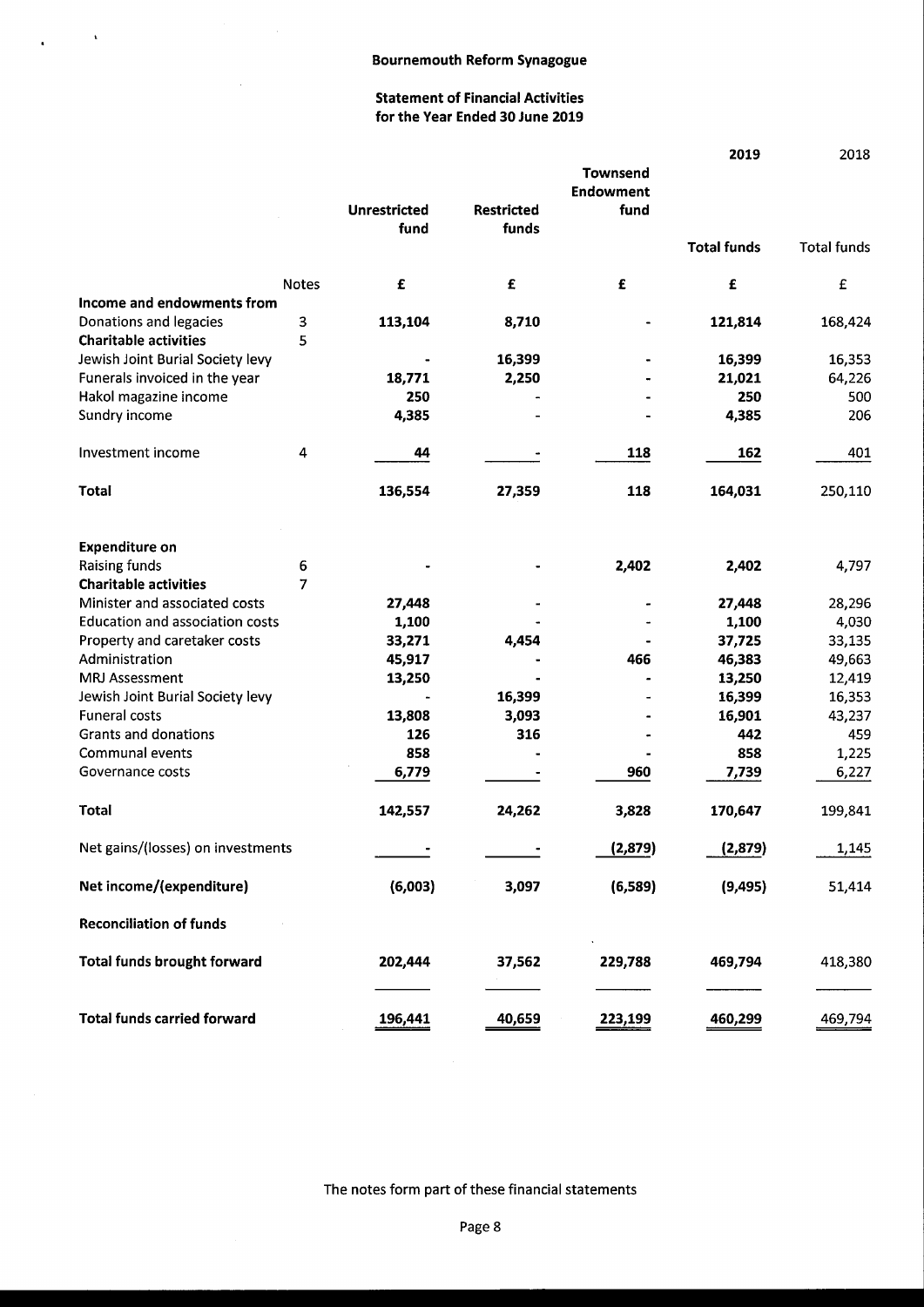### Bournemouth Reform Synagogue

# Statement of Financial Position At 30 June 2019

|                                                            |              |                             |                            | <b>Townsend</b>          | 2019               | 2018               |
|------------------------------------------------------------|--------------|-----------------------------|----------------------------|--------------------------|--------------------|--------------------|
|                                                            |              | <b>Unrestricted</b><br>fund | <b>Restricted</b><br>funds | <b>Endowment</b><br>fund |                    |                    |
|                                                            |              |                             |                            |                          | <b>Total funds</b> | <b>Total funds</b> |
|                                                            | <b>Notes</b> | $\pmb{\epsilon}$            | £                          | $\pmb{\mathsf{E}}$       | $\pmb{\mathsf{E}}$ | $\pmb{\epsilon}$   |
| <b>Fixed assets</b>                                        |              |                             |                            |                          |                    |                    |
| Tangible assets                                            | 12           | 220,315                     |                            |                          | 220,315            | 224,496            |
| Investments                                                | 13           |                             |                            | 213,364                  | 213,364            | 223,527            |
|                                                            |              | 220,315                     |                            | 213,364                  | 433,679            | 448,023            |
| <b>Current assets</b>                                      |              |                             |                            |                          |                    |                    |
| Debtors                                                    | 14           | 18,400                      |                            |                          | 18,400             | 26,646             |
| Cash at bank                                               |              | 52,710                      | 40,659                     | 10,795                   | 104,164            | 102,666            |
|                                                            |              | 71,110                      | 40,659                     | 10,795                   | 122,564            | 129,312            |
| <b>Creditors</b><br>Amounts falling due within one<br>year | 15           | (94, 984)                   |                            | (960)                    | (95, 944)          | (107, 541)         |
| Net current assets/(liabilities)                           |              | (23, 874)                   | 40,659                     | 9,835                    | 26,620             | 21,771             |
| <b>Total assets less current liabilities</b>               |              | 196,441                     | 40,659                     | 223,199                  | 460,299            | 469,794            |
| <b>Net assets</b>                                          |              | 196,441                     | 40,659                     | 223,199                  | 460,299            | 469,794            |
| <b>Funds</b>                                               | 17           |                             |                            |                          |                    |                    |
| <b>Unrestricted funds</b>                                  |              |                             |                            |                          | 196,441            | 202,444            |
| <b>Restricted funds</b>                                    |              |                             |                            |                          | 40,659             | 37,562             |
| <b>Endowment funds</b>                                     |              |                             |                            |                          | 223,199            | 229,788            |
| <b>Total funds</b>                                         |              |                             |                            |                          | 460,299            | 469,794            |

The financial statements were approved by the Board of Trustees on ...............2. A.I. A.O.............. and were signed on its behalf by:

Anita March

A Marsh -Trustee

 $\ddot{\phantom{1}}$ 

 $\ddot{\phantom{0}}$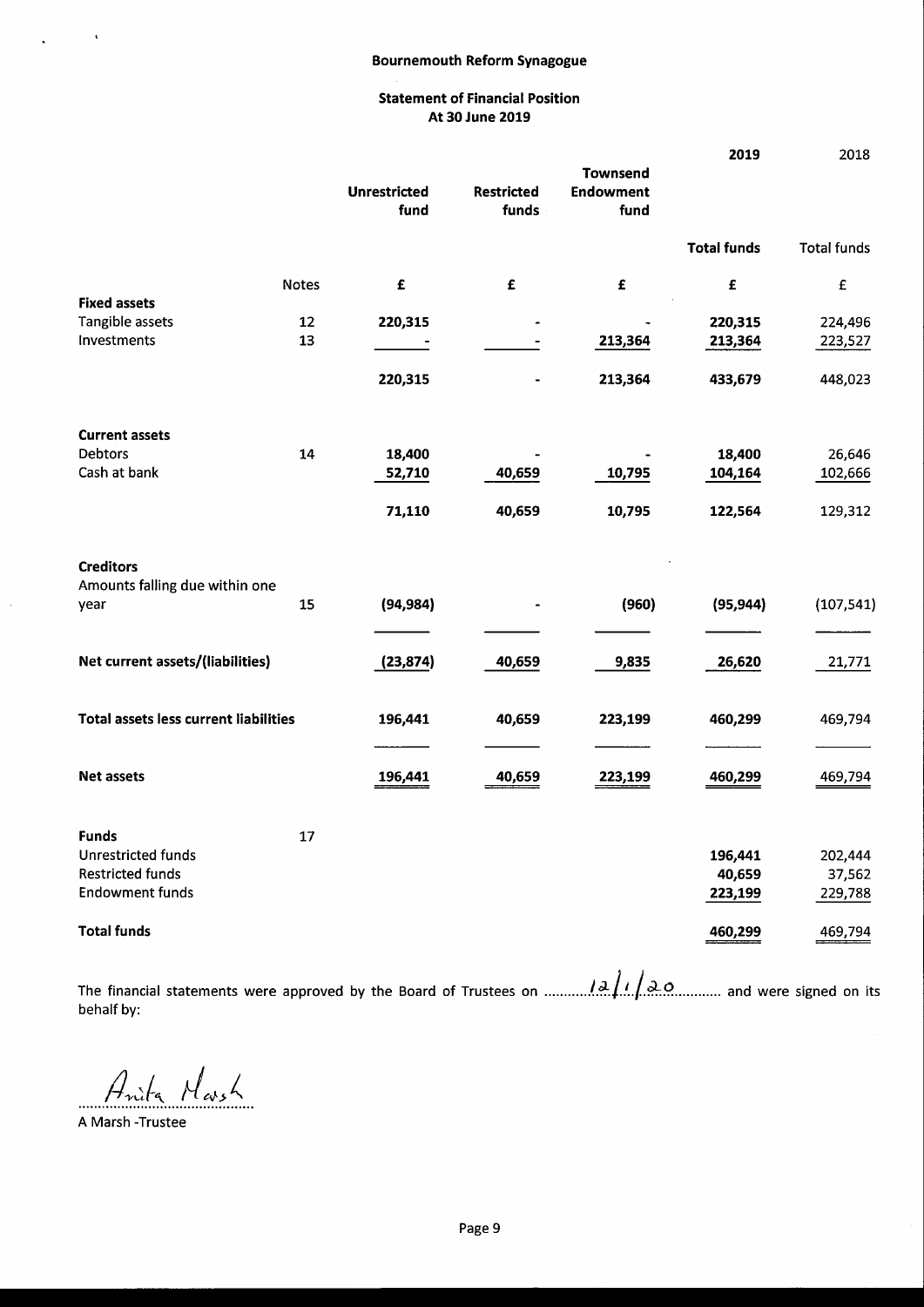#### 1. General information

The charity is registered charity in England and Wales and is unincorporated. The address of the principal office is 53 Christchurch Road, Bournemouth, Dorset, BH1 3AP.

#### $2.$ Accounting policies

# Basis of preparing the financial statements

The financial statements of the charity, which is a public benefit entity under FRS 102, have been prepared in accordance with the Charities SORP (FRS 102) 'Accounting and Reporting by Charities: Statement of Recommended Practice applicable to charities preparing their financial statements in accordance with the Financial Reporting Standard applicable in the UK and Republic of Ireland (FRS 102) (effective 1 January 2015)', Financial Reporting Standard 102 'The Financial Reporting Standard applicable in the UK and Republic of Ireland' and the Charities Act 2011. The financial statements have been prepared under the historical cost convention with the exception of investments which are included at market value, as modified by the revaluation of certain assets.

#### Income

All income is included in the statement of financial activities when entitlement has passed to the charity, it is probable that the economic benefits associated with the transaction will flow to the charity and the amount can be reliably measured. The following specific policies are applied to particular categories of income:

- Voluntary income (including membership subscriptions) is accounted for gross when receivable, as long as it is capable of financial measurement.
- Legacy income is recognised when receipt is probable and entitlement is established.
- Other income is recognised in the period in which the event takes place.
- Income from the endowment fund investments is recorded as endowment income and is to be utilised in particular for the synagogue's pastoral and educational work. The endowment capital can also be used for these purposes and both income and capital can be used for the general charitable purposes of the Synagogue.

#### Expenditure

Expenditure is recognised on an accruals basis as a liability is incurred. Expenditure includes any VAT which cannot be fully recovered, and is classified under headings of the statement of financial activities to which it relates:

- expenditure on raising funds includes the costs of managing the charity's investments.
- expenditure on charitable activities includes all costs incurred by a charity in undertaking activities that further its charitable aims for the benefit of its beneficiaries, including those support costs and costs relating to the governance of the charity apportioned to charitable activities.
- All costs are allocated to expenditure categories reflecting the use of the resource. Direct costs attributable to a single activity are allocated directly to that activity.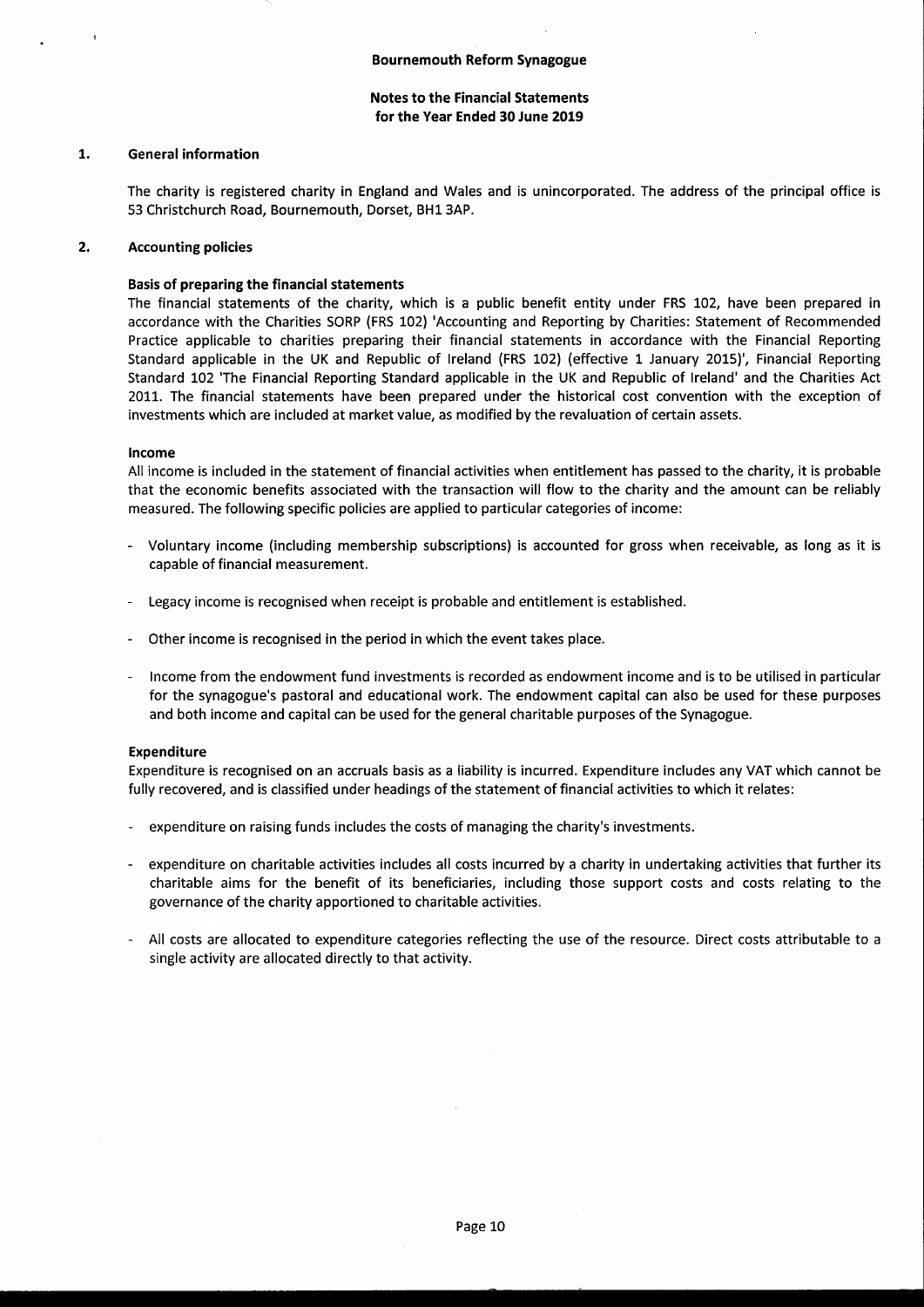#### $2.$ Accounting policies - continued

#### Tangible fixed assets

Depreciation is provided at the following annual rates in order to write off each asset over its estimated useful life.

| Long leasehold               | - Straight line over 45 years            |
|------------------------------|------------------------------------------|
| <b>Fixtures and fittings</b> | - 15% on reducing balance                |
| Computer equipment           | -25% on cost and 15% on reducing balance |

No depreciation is provided on the Library.

Tangible assets are initially recorded at cost, and subsequently stated at cost less any accumulated depreciation and impairment losses.

#### Impairment of fixed assets

A review for indicators of impairment is carried out at each reporting date, with the recoverable amount being estimated where such indicators exist. Where the carrying value exceeds the recoverable amount, the asset is impaired accordingly. Prior impairments are also reviewed for possible reversal at each reporting date.

#### Taxation

The charity is exempt from tax on its charitable activities.

#### Fund accounting

Unrestricted funds can be used in accordance with the charitable objectives at the discretion of the Trustees.

Restricted funds can only be used for particular restricted purposes within the objects of the charity. Restrictions arise when specified by the donor or when funds are raised for particular restricted purposes.

Endowment funds are those where the capital is invested and the income generated is to be used in accordance with the benefactor's instructions.

Further explanation of the nature and purpose of each fund is included in the notes to the financial statements.

#### Investments

Listed investments are measured at fair value with changes in fair value being recognised in profit or loss.

#### Debtors and creditors

Debtors and creditors with no stated interest rate and receivable or payable within one year are recorded at transaction price. Any losses arising from impairment are recognised in expenditure.

#### Going concern

There are no material uncertainties about the charity's ability to continue.

#### Linked charity

The Townsend Endowment Trust is registered as a linked charity of the Bournemouth Reform Synagogue. These financial statements combine the results of the two branches on a line by line basis. The endowment fund represents transactions of the Townsend Endowment Trust.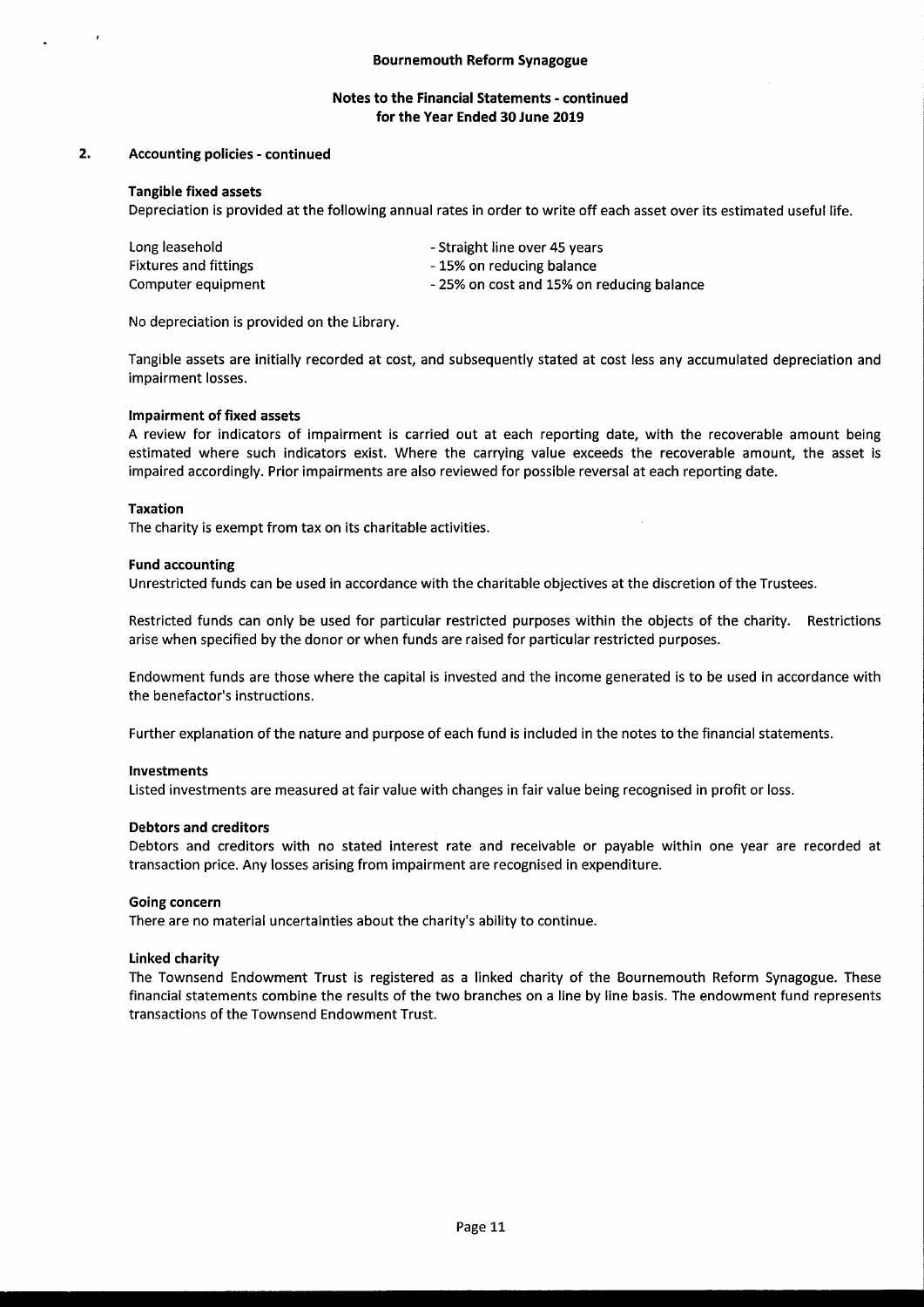# 3. Donations and legacies

 $\ddot{\phantom{a}}$ 

|    |                                                    |                                  | 2019    | 2018    |
|----|----------------------------------------------------|----------------------------------|---------|---------|
|    |                                                    |                                  | £       | £       |
|    | Donations                                          |                                  | 7,538   | 6,031   |
|    | Legacies                                           |                                  | 18,622  | 69,000  |
|    | Membership subscriptions                           |                                  | 74,507  | 73,634  |
|    | Income tax recoverable                             |                                  | 15,503  | 14,340  |
|    | Communal events                                    |                                  | 5,644   | 5,419   |
|    |                                                    |                                  | 121,814 | 168,424 |
| 4. | <b>Investment income</b>                           |                                  |         |         |
|    |                                                    |                                  | 2019    | 2018    |
|    |                                                    |                                  | £       | £       |
|    | Investment income other UK investments             |                                  | 118     | 365     |
|    | Deposit account interest                           |                                  | 44      | 36      |
|    |                                                    |                                  | 162     | 401     |
| 5. | Income from charitable activities                  |                                  |         |         |
|    |                                                    |                                  | 2019    | 2018    |
|    |                                                    | <b>Activity</b>                  | £       | £       |
|    | Members contributions to                           |                                  |         |         |
|    | Jewish Burial Society                              | Jewish Joint Burial Society levy | 16,399  | 16,353  |
|    | <b>Funerals invoiced</b>                           | Funerals invoiced in the year    | 21,021  | 64,226  |
|    | Hakol income                                       | Hakol magazine income            | 250     | 500     |
|    | Sundry income                                      | Sundry income                    | 4,385   | 206     |
|    |                                                    |                                  | 42,055  | 81,285  |
| 6. | <b>Raising funds</b>                               |                                  |         |         |
|    | Raising donations and legacies                     |                                  |         |         |
|    |                                                    |                                  | 2019    | 2018    |
|    |                                                    |                                  | £       | £       |
|    | Investment management - Portfolio management costs |                                  | 2,402   | 4,797   |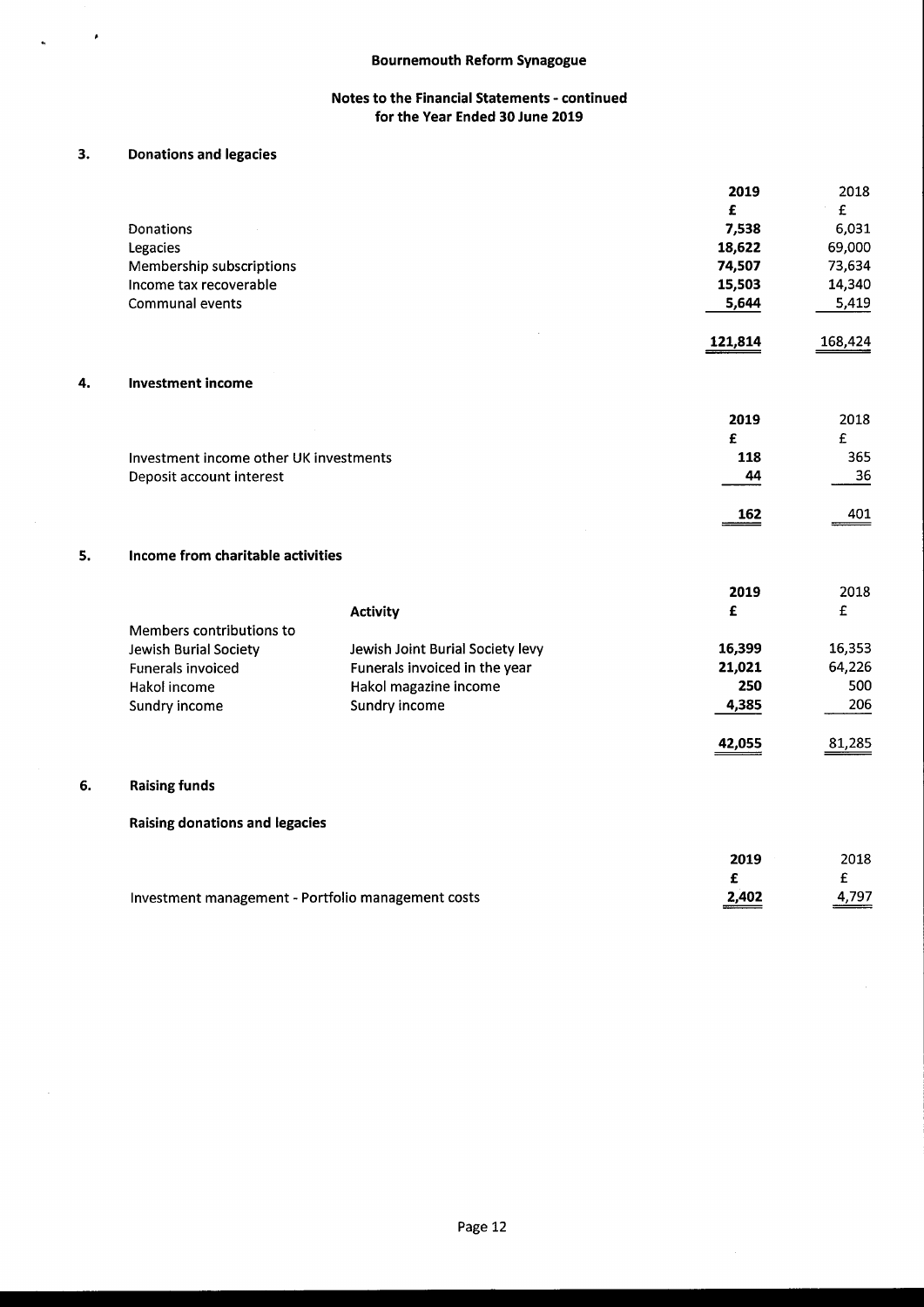# 7. Charitable activities costs

¥

|                                        | <b>Direct costs</b> | <b>Support costs</b><br>(See note 8) | <b>Totals</b> |
|----------------------------------------|---------------------|--------------------------------------|---------------|
|                                        | £                   | £                                    | £             |
| Minister and associated costs          | 27,448              |                                      | 27,448        |
| <b>Education and association costs</b> | 1,100               |                                      | 1,100         |
| Property and caretaker costs           | 37,725              |                                      | 37,725        |
| Administration                         | 43.922              | 2,461                                | 46,383        |
| <b>MRJ Assessment</b>                  | 13,250              |                                      | 13,250        |
| Jewish Joint Burial Society levy       | 16,399              |                                      | 16,399        |
| <b>Funeral costs</b>                   | 16.901              |                                      | 16,901        |
| Grants and donations                   | 442                 |                                      | 442           |
| <b>Communal events</b>                 | 858                 |                                      | 858           |
| Governance costs                       | 1,691               | 6,048                                | 7,739         |
|                                        | 159,736             | 8,509                                | 168,245       |

# 8. Support costs

|                  | <b>Finance</b> |
|------------------|----------------|
|                  | £              |
| Administration   | 2,461          |
| Governance costs | 6,048          |
|                  | 8,509          |

#### 9. Trustees' remuneration and benefits

There were no Trustees' remuneration or other benefits for the year ended 30 June 2019 nor for the year ended 30 June 2018.

# Trustees' expenses

Trustees were reimbursed travel and subsistence expenses of E1,983 (2018 - f839).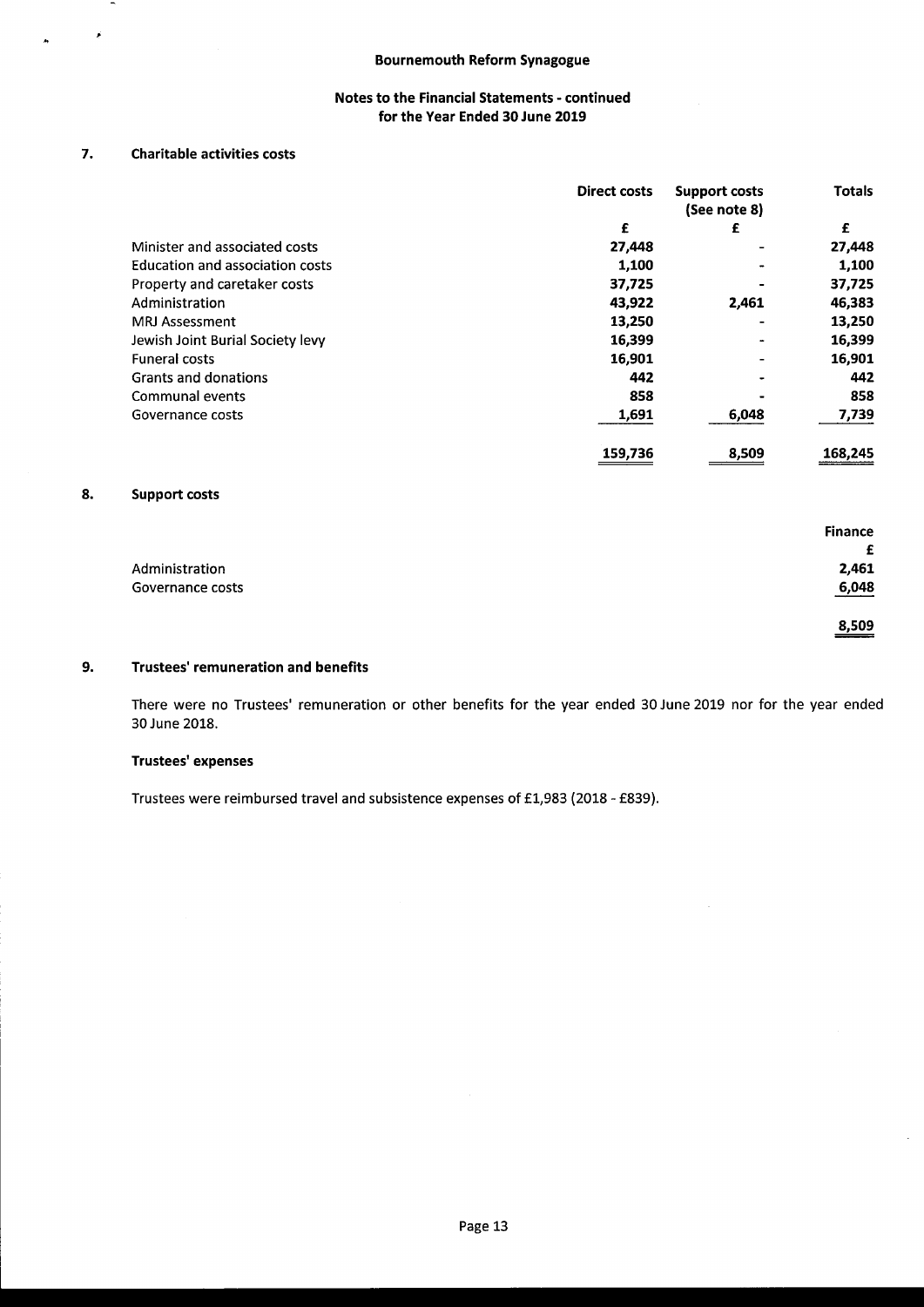# 10. Staff costs

×

|                                                                         | 2019   | 2018   |
|-------------------------------------------------------------------------|--------|--------|
|                                                                         | £      | £      |
| Wages and salaries                                                      | 28,681 | 31,893 |
| Social security costs                                                   | 670    | 1,544  |
|                                                                         | 29,351 | 33,437 |
| The average monthly number of employees during the year was as follows: |        |        |
|                                                                         | 2019   | 2018   |
| Educational                                                             |        |        |
| Caretaker                                                               |        |        |
| Administration and finance                                              |        |        |
|                                                                         |        |        |

No employees received emoluments in excess of f60,000.

# 11. Comparatives for the statement of financial activities

|                                  |                     |                   | Townsend         |                    |
|----------------------------------|---------------------|-------------------|------------------|--------------------|
|                                  |                     |                   | <b>Endowment</b> |                    |
|                                  | <b>Unrestricted</b> | <b>Restricted</b> | fund             |                    |
|                                  | fund                | funds             |                  |                    |
|                                  |                     |                   |                  | <b>Total funds</b> |
|                                  | £                   | £                 | £                | £                  |
| Income and endowments from       |                     |                   |                  |                    |
| Donations and legacies           | 133,338             | 35,086            |                  | 168,424            |
| <b>Charitable activities</b>     |                     |                   |                  |                    |
| Jewish Joint Burial Society levy |                     | 16,353            |                  | 16,353             |
| Funerals invoiced in the year    | 59,226              | 5,000             | $\blacksquare$   | 64,226             |
| Hakol magazine income            | 500                 |                   |                  | 500                |
| Sundry income                    | 101                 | 105               |                  | 206                |
| Investment income                | 36                  |                   | 365              | 401                |
| Total                            | 193,201             | 56,544            | 365              | 250,110            |

 $\bar{z}$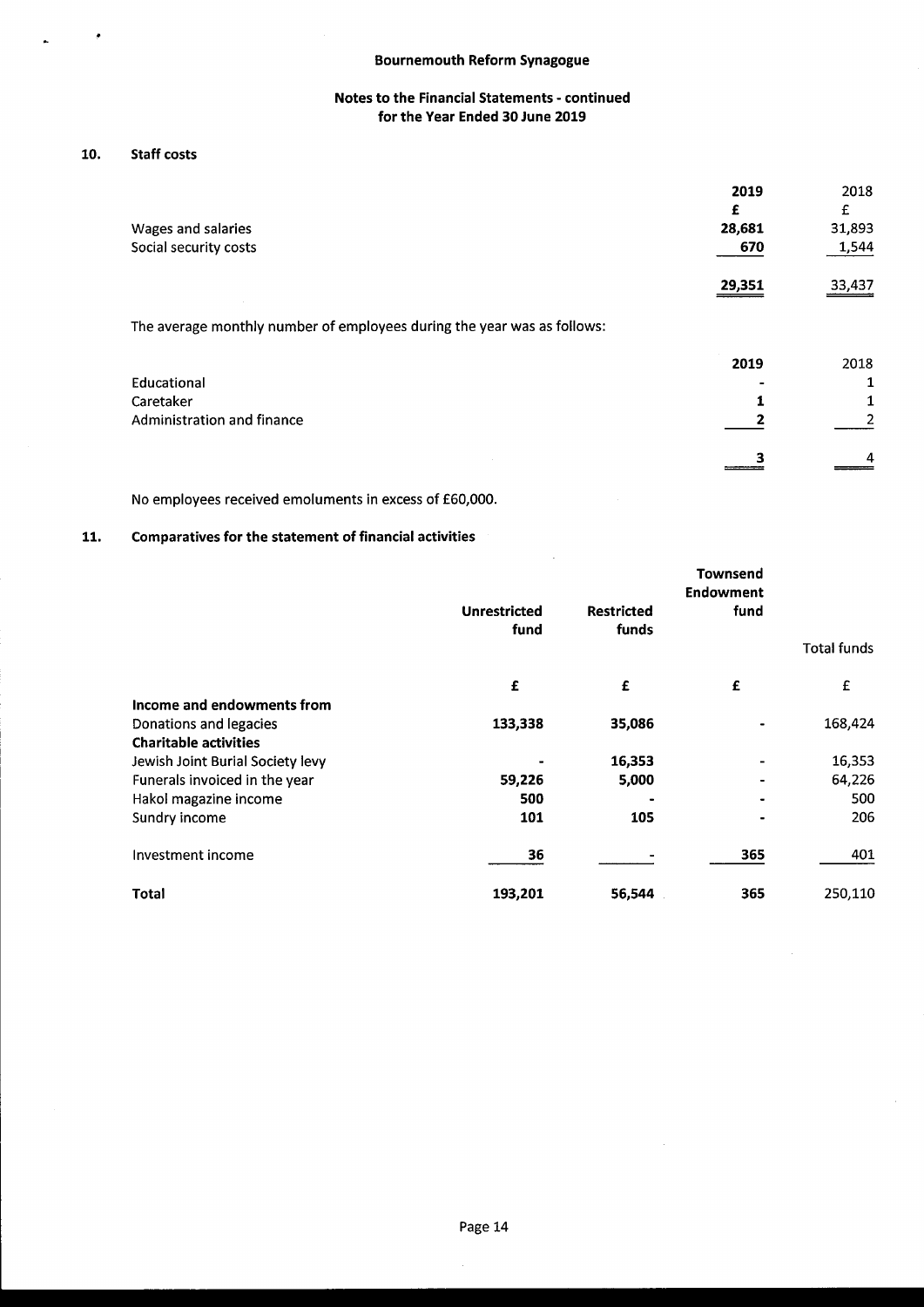# 11. Comparatives for the statement of financial activities - continued

 $\sim 10^7$ 

 $\sim$ 

 $\hat{\pmb{r}}$ 

 $\sim$ 

 $\ddot{\phantom{1}}$ 

|                                                | <b>Unrestricted</b><br>fund | <b>Restricted</b><br>funds | <b>Townsend</b><br><b>Endowment</b><br>fund |                    |
|------------------------------------------------|-----------------------------|----------------------------|---------------------------------------------|--------------------|
|                                                |                             |                            |                                             | <b>Total funds</b> |
|                                                | $\mathbf f$                 | £                          | £                                           | £                  |
| <b>Expenditure on</b>                          |                             |                            |                                             |                    |
| <b>Raising funds</b>                           |                             |                            | 4,797                                       | 4,797              |
| <b>Charitable activities</b>                   |                             |                            |                                             |                    |
| Minister and associated costs                  | 28,296                      |                            |                                             | 28,296             |
| <b>Education and association costs</b>         | 4,030<br>33,135             |                            |                                             | 4,030<br>33,135    |
| Property and caretaker costs<br>Administration | 49,229                      |                            | 434                                         | 49,663             |
| <b>MRJ Assessment</b>                          | 12,419                      |                            |                                             | 12,419             |
| Jewish Joint Burial Society levy               |                             | 16,353                     |                                             | 16,353             |
| <b>Funeral costs</b>                           | 42,437                      | 800                        |                                             | 43,237             |
| <b>Grants and donations</b>                    | 100                         | 109                        | 250                                         | 459                |
| <b>Communal events</b>                         | 1,225                       |                            |                                             | 1,225              |
| Governance costs                               | 5,267                       |                            | 960                                         | 6,227              |
| <b>Total</b>                                   | 176,138                     | 17,262                     | 6,441                                       | 199,841            |
| Net gains/(losses) on investments              |                             |                            | 1,145                                       | 1,145              |
| Net income/(expenditure)                       | 17,063                      | 39,282                     | (4,931)                                     | 51,414             |
| <b>Transfers between funds</b>                 | 35,906                      | (35, 906)                  |                                             |                    |
| Net movement in funds                          | 52,969                      | 3,376                      | (4, 931)                                    | 51,414             |
| <b>Reconciliation of funds</b>                 |                             |                            |                                             |                    |
| <b>Total funds brought forward</b>             | 149,475                     | 34,186                     | 234,719                                     | 418,380            |
| <b>Total funds carried forward</b>             | 202,444                     | 37,562                     | 229,788                                     | 469,794            |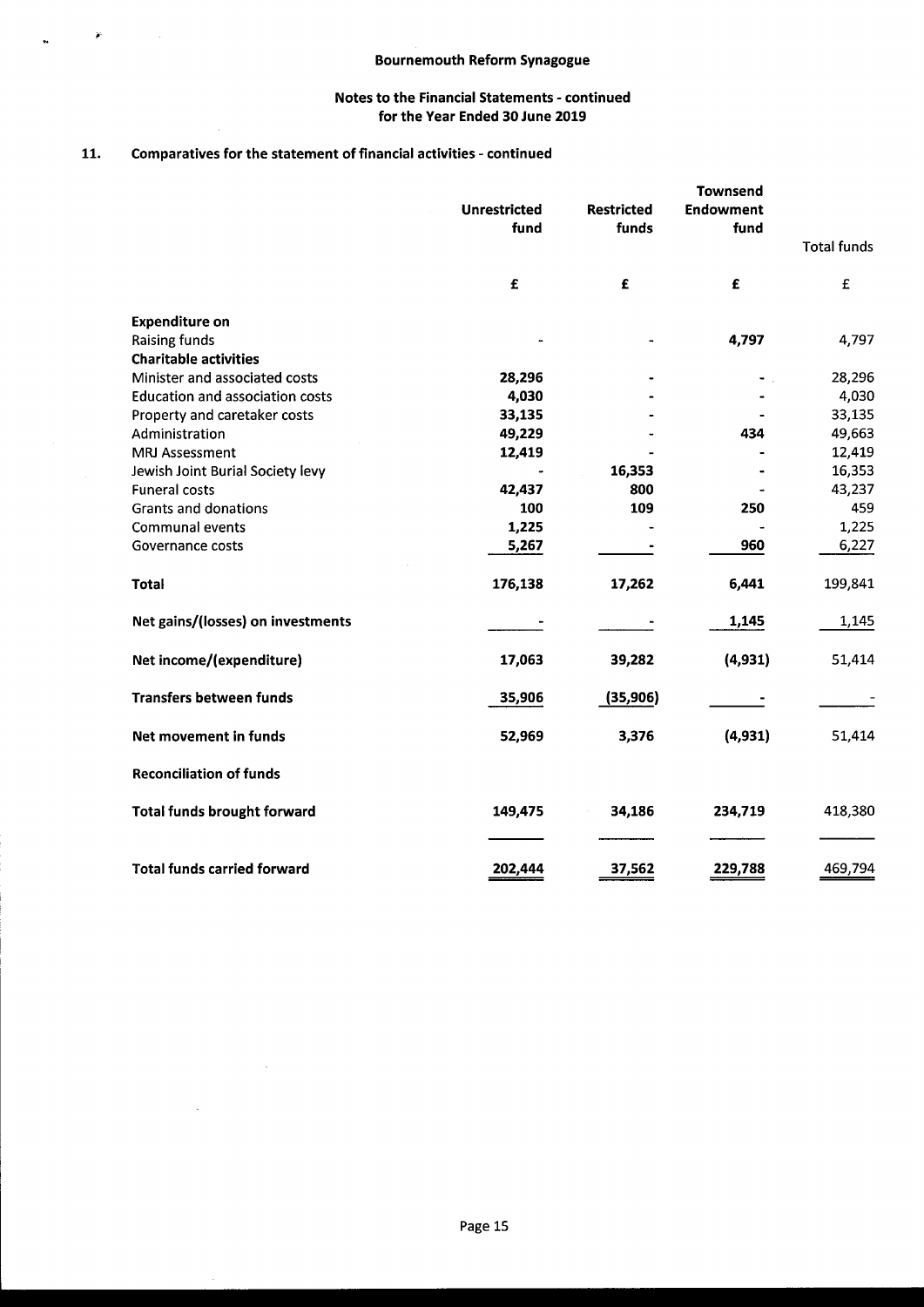# 12. Tangible fixed assets

|                  |                |                | <b>Fixtures and</b> | Computer  |               |
|------------------|----------------|----------------|---------------------|-----------|---------------|
|                  | Long leasehold | <b>Library</b> | fittings            | equipment | <b>Totals</b> |
|                  | £              | £              | £                   | £         | £             |
| Cost             |                |                |                     |           |               |
| At 1 July 2018   | 241,478        | 633            | 40,088              | 20,565    | 302,764       |
| <b>Additions</b> |                |                | 3,548               |           | 3,548         |
| At 30 June 2019  | 241,478        | 633            | 43,636              | 20,565    | 306,312       |
| Depreciation     |                |                |                     |           |               |
| At 1 July 2018   | 29,325         |                | 29,338              | 19,605    | 78,268        |
| Charge for year  | 5,440          |                | 2,145               | 144       | 7,729         |
| At 30 June 2019  | 34,765         |                | 31,483              | 19,749    | 85,997        |
| Net book value   |                |                |                     |           |               |
| At 30 June 2019  | 206,713        | 633            | 12,153              | 816       | 220,315       |
| At 30 June 2018  | 212,153        | 633            | 10,750              | 960       | 224,496       |

All assets are held for charitable purposes. Leasehold property comprises the synagogue at 53 Christchurch Road, Bournemouth.

#### 13. Fixed asset investments

|                           |               | Cash and    |               |
|---------------------------|---------------|-------------|---------------|
|                           | <b>Listed</b> | settlements |               |
|                           | investments   | pending     | <b>Totals</b> |
|                           | £             | £           | £             |
| <b>Market value</b>       |               |             |               |
| At 1 July 2018            | 74,276        | 149,251     | 223,527       |
| <b>Disposals</b>          |               | (7, 284)    | (7, 284)      |
| <b>Revaluations</b>       | (2,879)       |             | (2,879)       |
| Reclassification/transfer |               | (120, 989)  | (120, 989)    |
| At 30 June 2019           | 71,397        | 20,978      | 92,375        |
| <b>Provisions</b>         |               |             |               |
| Reclassification          | (120, 989)    |             | (120, 989)    |
| Net book value            |               |             |               |
| At 30 June 2019           | 192,386       | 20,978      | 213,364       |
| At 30 June 2018           | 74,276        | 149,251     | 223,527       |
|                           |               |             |               |

There were no investment assets outside the UK.

 $\bar{\beta}$ 

All investments are held at valuation, measured at fair value through net income and expenditure. The charity incurred net expenditure of £10,280 (2018 - £4,797) on these investments during the year and a net gain of £118 (2018 -E1,145).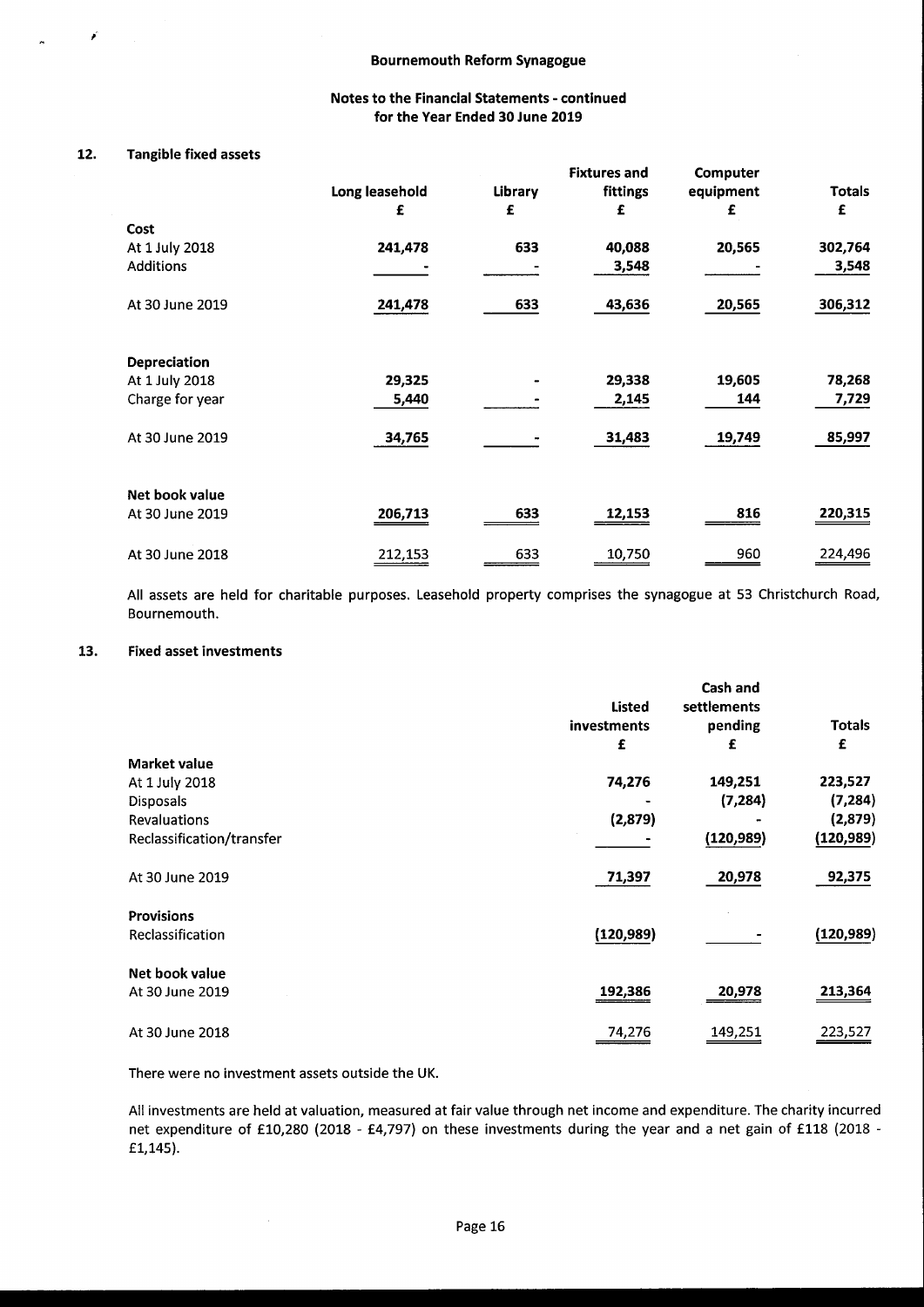# Bournemouth Reform Synagogue

# Notes to the Financial Statements - continued for the Year Ended 30 June 2019

# 14. Debtors: amounts falling due within one year

|     |                                                | 2019   | 2018    |
|-----|------------------------------------------------|--------|---------|
|     |                                                | £      | £       |
|     | Membership debts                               | 475    | 1,135   |
|     | Other debtors                                  | 9,795  | 17,209  |
|     | Prepayments                                    | 8,130  | 8,302   |
|     |                                                | 18,400 | 26,646  |
| 15. | Creditors: amounts falling due within one year |        |         |
|     |                                                | 2019   | 2018    |
|     |                                                | £      | £       |
|     | Accruals and deferred income                   | 95,944 | 107,541 |

Deferred income represents memberships paid in advance and monies paid into the Jewish Joint Burial Service.

# 16. Leasing agreements

×

ÿ.

Minimum lease payments under non-cancellable operating leases fall due as follows:

|                            | 2019                     | 2018  |
|----------------------------|--------------------------|-------|
|                            |                          |       |
| Within one year            | 462                      | 925   |
| Between one and five years | $\overline{\phantom{a}}$ | 462   |
|                            | 462                      | 1,387 |

# 17. Movement in funds

|                                | <b>Net movement</b> |          |            |
|--------------------------------|---------------------|----------|------------|
|                                | At $1/7/18$         | in funds | At 30/6/19 |
|                                | £                   | £        | £          |
| <b>Unrestricted funds</b>      |                     |          |            |
| General fund                   | 202,444             | (6,003)  | 196,441    |
| <b>Restricted funds</b>        |                     |          |            |
| Sefer Torah fund               | 395                 |          | 395        |
| Funerals paid in advance       | 7,000               | (3,093)  | 3,907      |
| Outreach                       | 11,417              |          | 11,417     |
| Cemetery fund                  | 9,283               | 2,250    | 11,533     |
| Kitchen/Building fund          | 7,862               | 4,046    | 11,908     |
| Rabbi Discretionary            | 1,605               | (106)    | 1,499      |
|                                | 37,562              | 3,097    | 40,659     |
| <b>Endowment funds</b>         |                     |          |            |
| <b>Townsend Endowment fund</b> | 229,788             | (6,589)  | 223,199    |
|                                |                     |          |            |
| <b>TOTAL FUNDS</b>             | 469,794             | (9, 495) | 460,299    |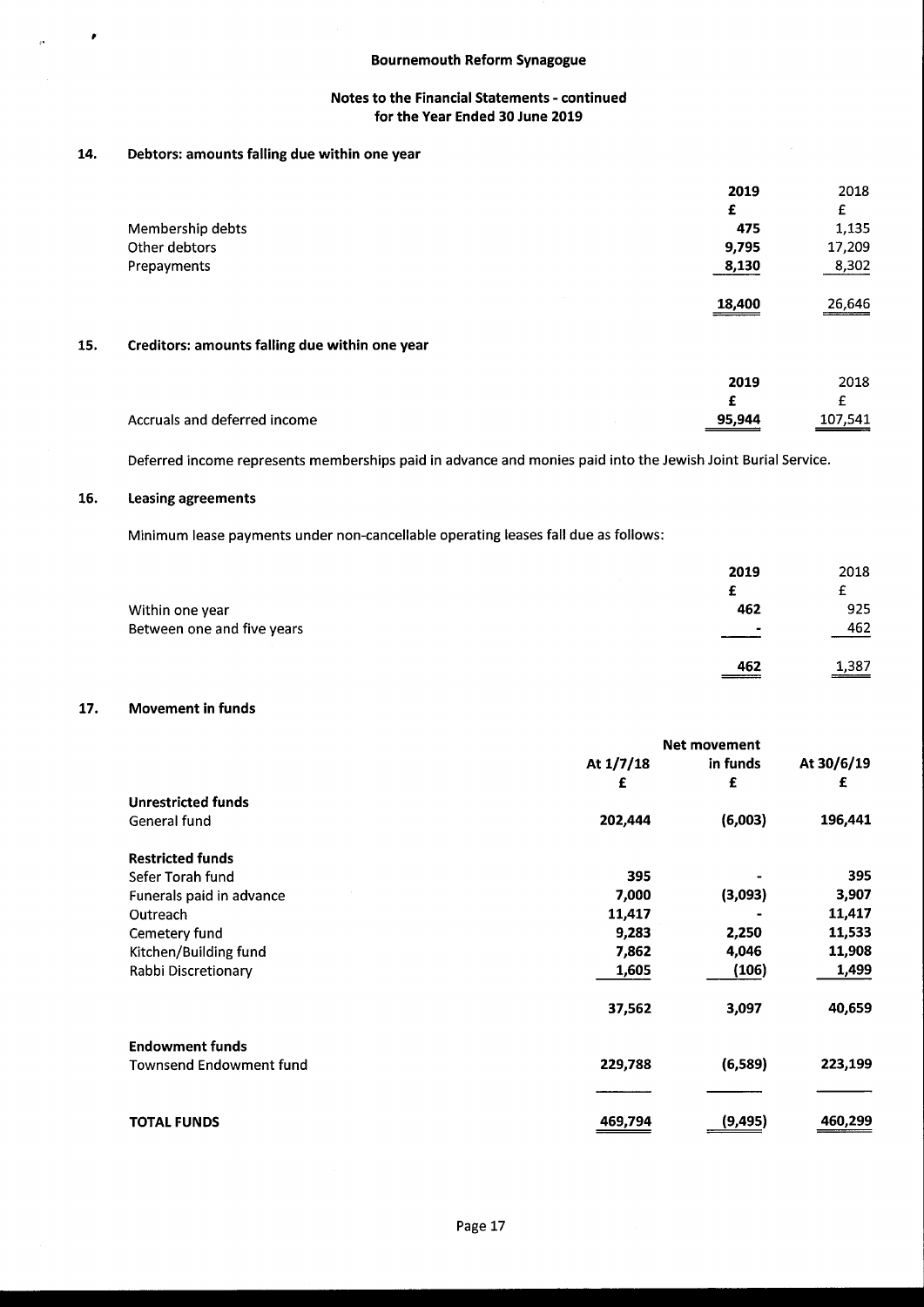### 17. Movement in funds - continued

×

Net movement in funds, included in the above are as follows:

|                                | Incoming<br>resources | <b>Resources</b><br>expended | Gains and<br>losses | Movement in<br>funds |
|--------------------------------|-----------------------|------------------------------|---------------------|----------------------|
|                                | £                     | £                            | £                   | £                    |
| <b>Unrestricted funds</b>      |                       |                              |                     |                      |
| General fund                   | 136,554               | (142, 557)                   |                     | (6,003)              |
| <b>Restricted funds</b>        |                       |                              |                     |                      |
| Jewish Joint Burial Society    | 16,399                | (16, 399)                    |                     |                      |
| Funerals paid in advance       |                       | (3,093)                      |                     | (3,093)              |
| Cemetery fund                  | 2,250                 |                              |                     | 2,250                |
| Kitchen/Building fund          | 8,500                 | (4, 454)                     |                     | 4,046                |
| Rabbi Discretionary            | 210                   | (316)                        |                     | (106)                |
|                                | 27,359                | (24, 262)                    |                     | 3,097                |
| <b>Endowment funds</b>         |                       |                              |                     |                      |
| <b>Townsend Endowment fund</b> | 118                   | (3,828)                      | (2,879)             | (6, 589)             |
|                                |                       |                              |                     |                      |
| <b>TOTAL FUNDS</b>             | 164,031               | (170,647)                    | (2,879)             | (9, 495)             |

# Comparatives for movement in funds

|                                |           | <b>Net movement</b> | <b>Transfers</b> |            |
|--------------------------------|-----------|---------------------|------------------|------------|
|                                | At 1/7/17 | in funds            | between funds    | At 30/6/18 |
|                                | £         | £                   | £                | £          |
| <b>Unrestricted Funds</b>      |           |                     |                  |            |
| General fund                   | 149,475   | 17,063              | 35,906           | 202,444    |
| <b>Restricted Funds</b>        |           |                     |                  |            |
| Sefer Torah fund               | 395       |                     |                  | 395        |
| Funerals paid in advance       | 3,800     | 3,200               |                  | 7,000      |
| Outreach                       | 12,941    | (24)                | (1,500)          | 11,417     |
| Cemetery fund                  | 8,283     | 1,000               |                  | 9,283      |
| Kitchen/Building fund          | 8,767     | 35,001              | (35, 906)        | 7,862      |
| Rabbi Discretionary            |           | 105                 | 1,500            | 1,605      |
|                                | 34,186    | 39,282              | (35, 906)        | 37,562     |
| <b>Endowment funds</b>         |           |                     |                  |            |
| <b>Townsend Endowment fund</b> | 234,719   | (4, 931)            |                  | 229,788    |
|                                |           |                     |                  |            |
| <b>TOTAL FUNDS</b>             | 418,380   | 51,414              |                  | 469,794    |